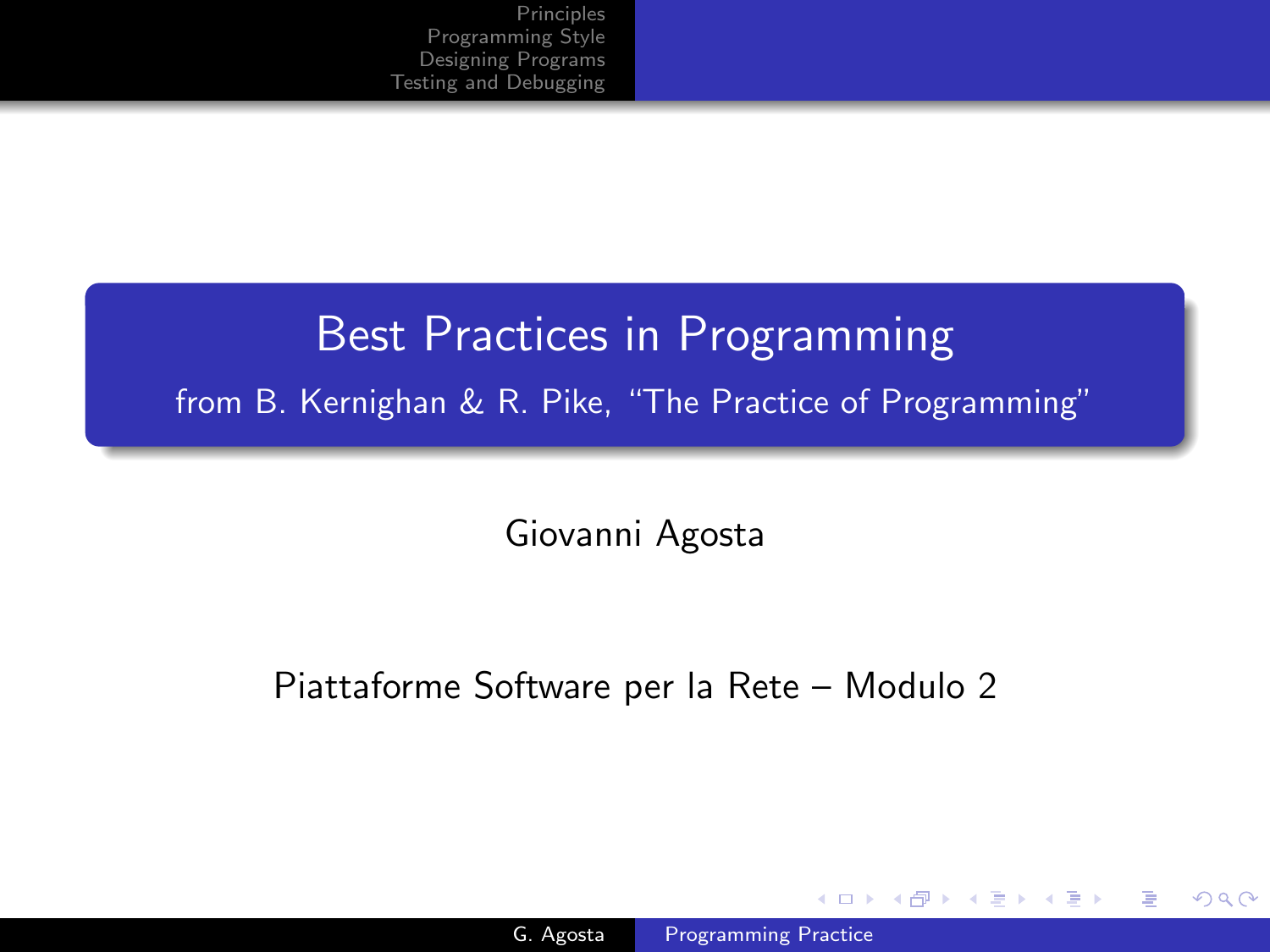# **Outline**

# 1 [Principles](#page-2-0)

# 2 [Programming Style](#page-5-0)

- [Naming Conventions](#page-5-0)
- **•** [Expressions and Statement](#page-8-0)
- **[Consistency](#page-15-0)**
- [Macros and Comments](#page-21-0)

# 3 [Designing Programs](#page-23-0)

- [Algorithms and Data Structures](#page-23-0)
- [Design Principles](#page-25-0)
- **[Testing and Debugging](#page-33-0) •** [Testing](#page-35-0)

 $\leftarrow$ 

 $\sim$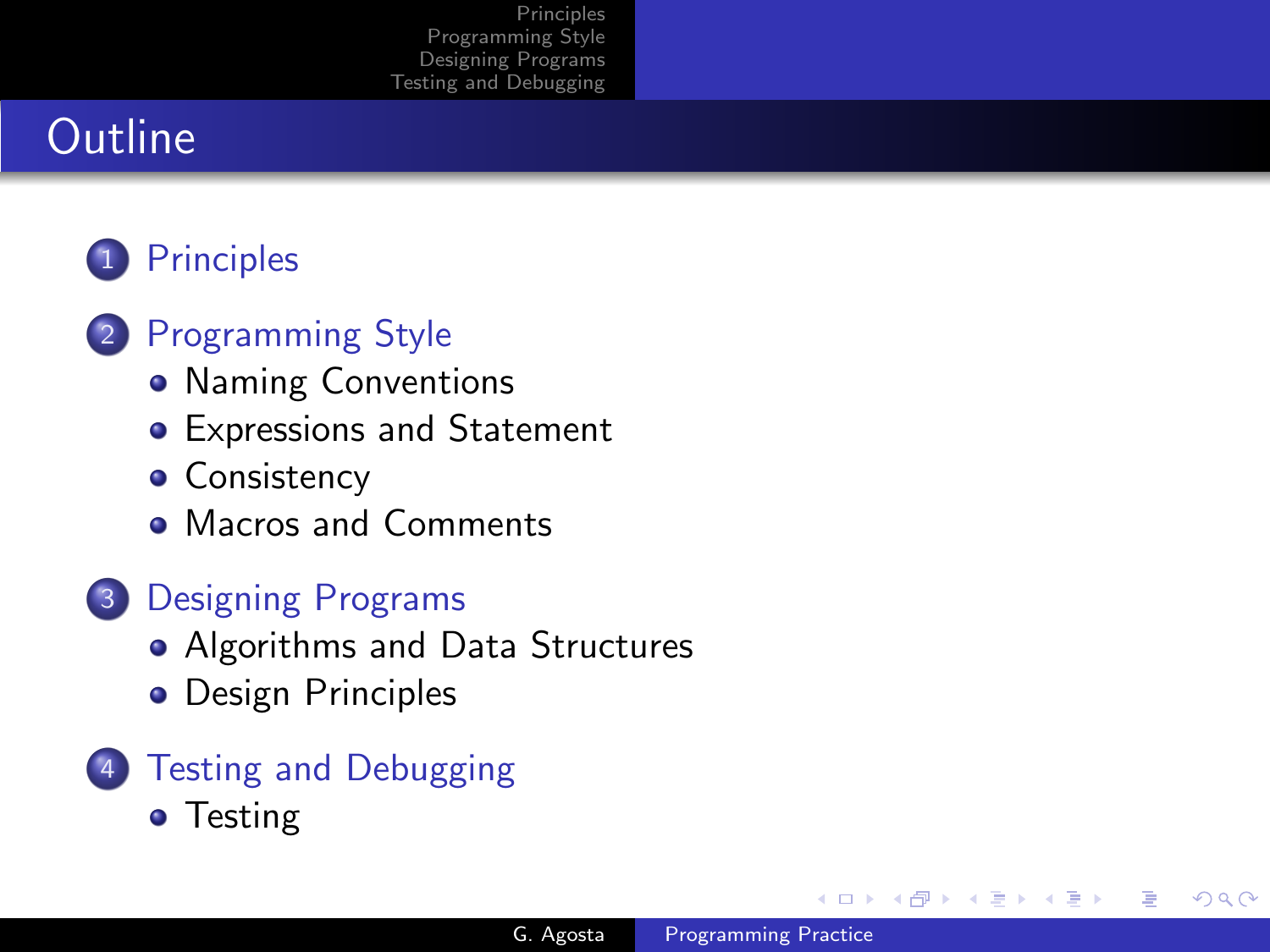# **Motivation**

## Bad thing that happen with programs

- Overly complicated data structures
- Too much time spent on finding bugs that should have been obvious
- Excessive use of resources (time, memory)
- Lack of program portability
- Code so difficult to understand you have to rewrite it entirely

These are the results of programming errors as much as abnormal program termination or incorrect results!

<span id="page-2-0"></span>つくへ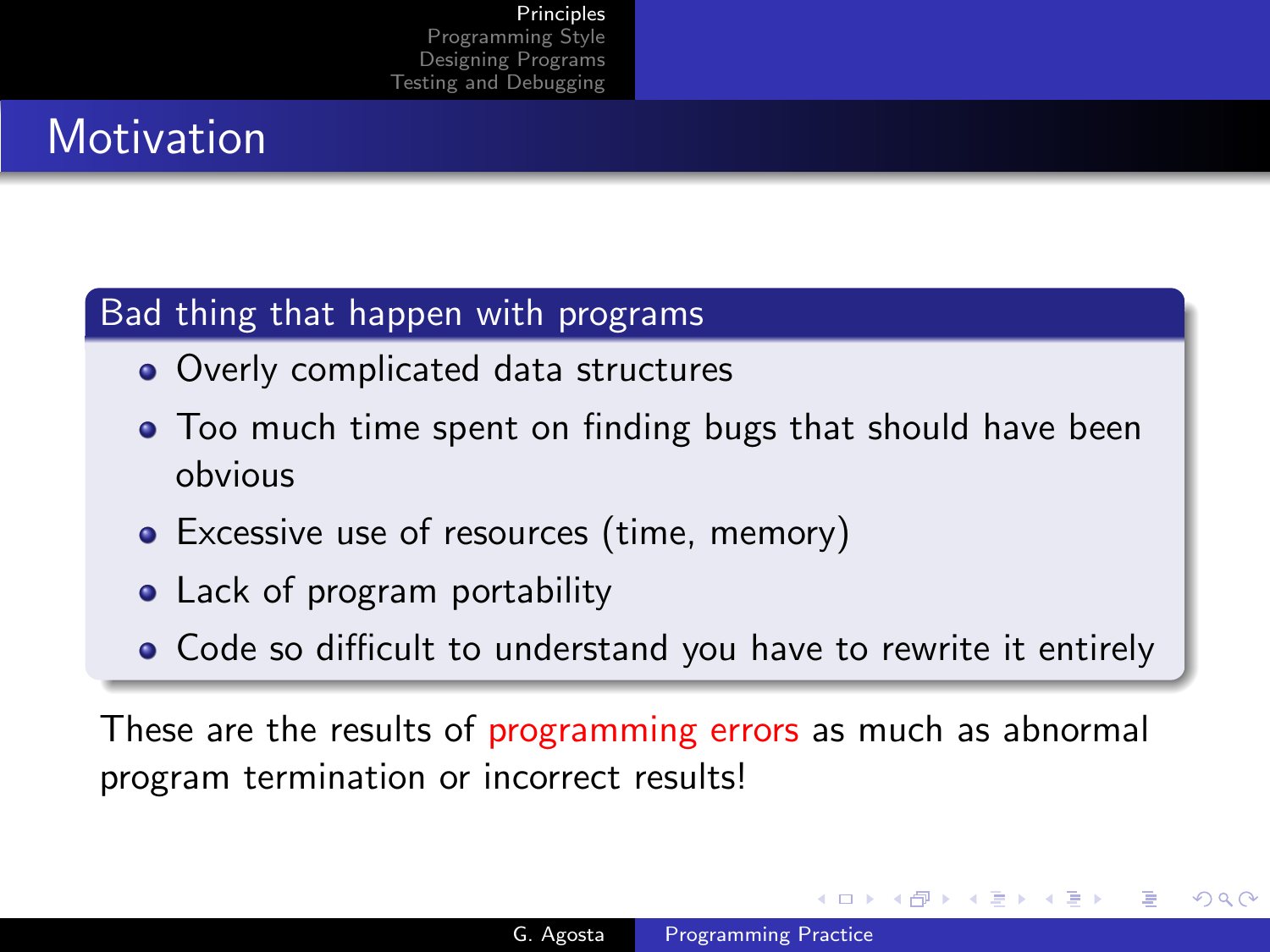# **Principles**

#### Keep in sight the basic principles

Simplicity Keep programs short and manageable

## Clarity Keep programs easy to understand for people and machines

Generality (Re-)Use and design adaptable solutions

Automation Avoid repetitive, error prone tasks by delegating to the machine

4 17 18

④ 骨 ▶ ④ 手 ▶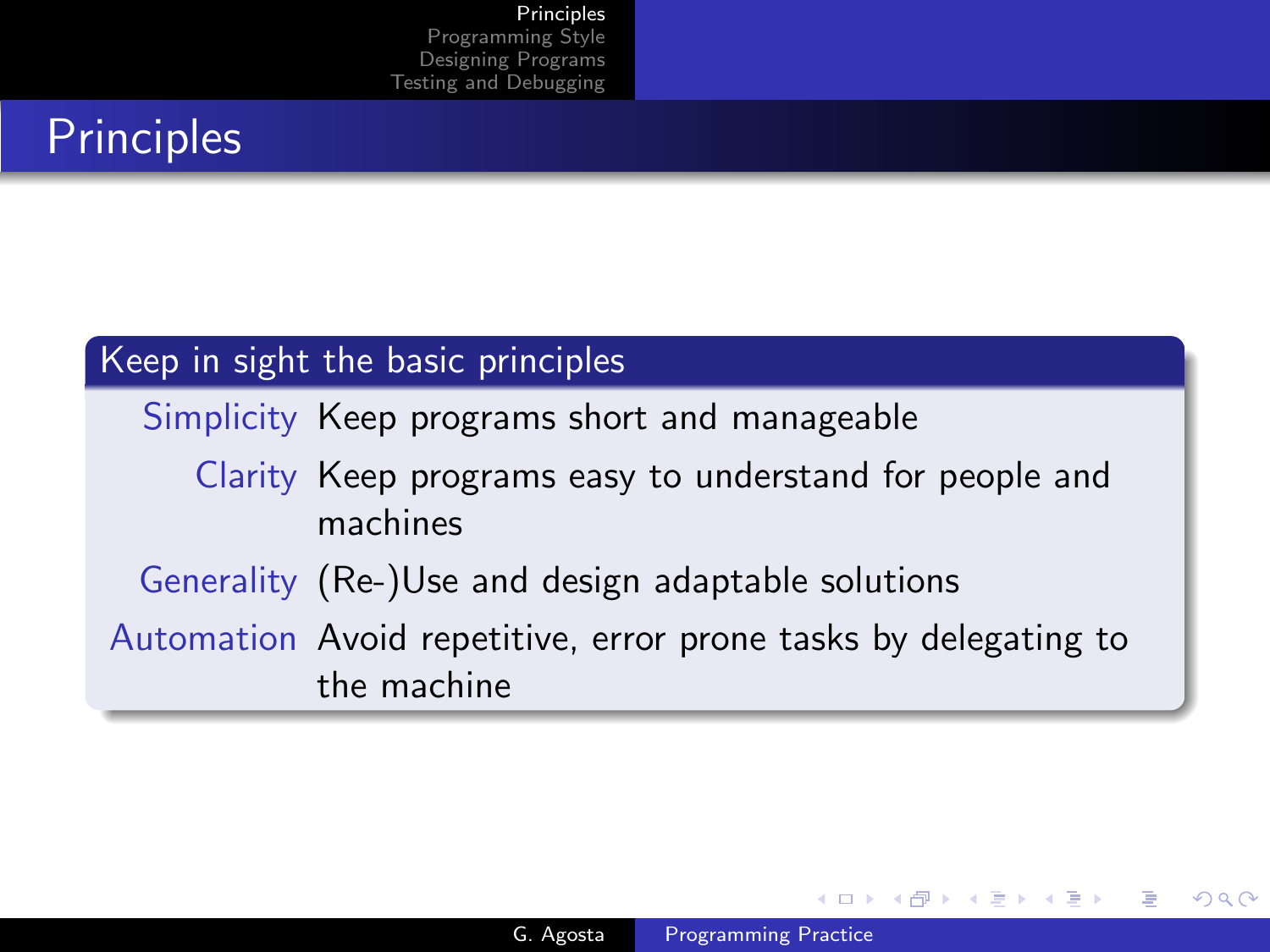# The Techniques

### What do we need to learn, then?

- **•** Programming Style
- **Data Structure Construction**
- Design and Implementation of Algorithms
- Isolation through Interfaces
- Testing and Debugging
- **•** Programming for Portability
- **•** Programming for Performance
- **Tools for Automation**

 $\leftarrow$ 

 $\sim$ 

つくへ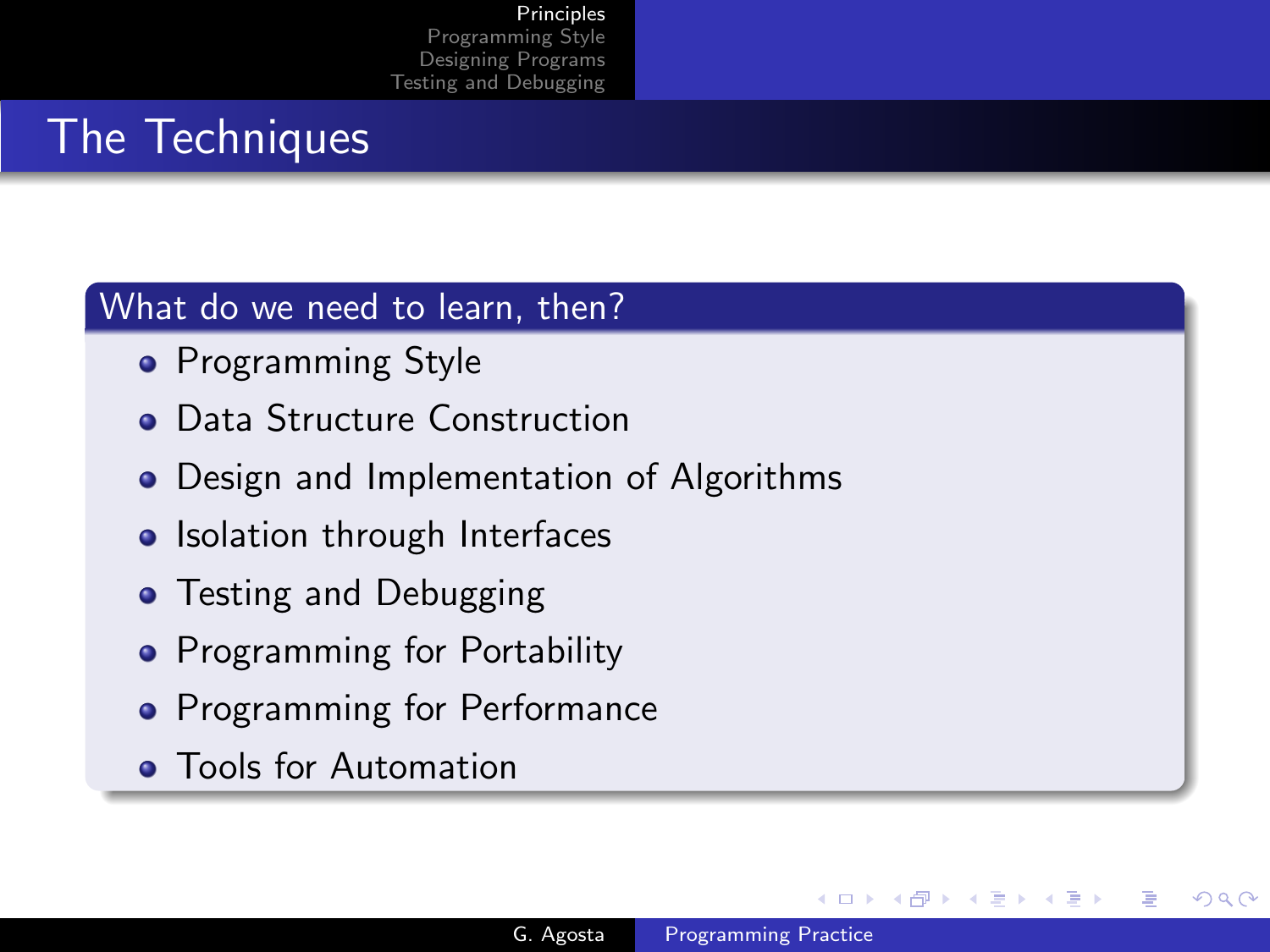[Naming Conventions](#page-5-0) [Expressions and Statement](#page-8-0) **[Consistency](#page-15-0)** [Macros and Comments](#page-21-0)

## Naming Conventions Use descriptive names for globals, short names for locals

#### An example of bad conventions

\n
$$
\text{for } (\text{theElementIndex} = 0 \; ; \; \text{theElementIndex} < \text{numberOfElements}; \; \text{theElementIndex++})
$$
\n

\n\n $\text{elementArray} \left[ \text{theElementIndex} \right] = \text{theElementIndex};$ \n

#### Should be rewritten as

$$
\begin{array}{c} \textbf{for} \ (\ i = 0 \ ; \ i < \ \text{nelems} \ ; \ i++) \\ \textbf{elem} \ [\ i \ ] = i \ ; \end{array}
$$

イロメ イ母メ イヨメ イヨメ

<span id="page-5-0"></span>Þ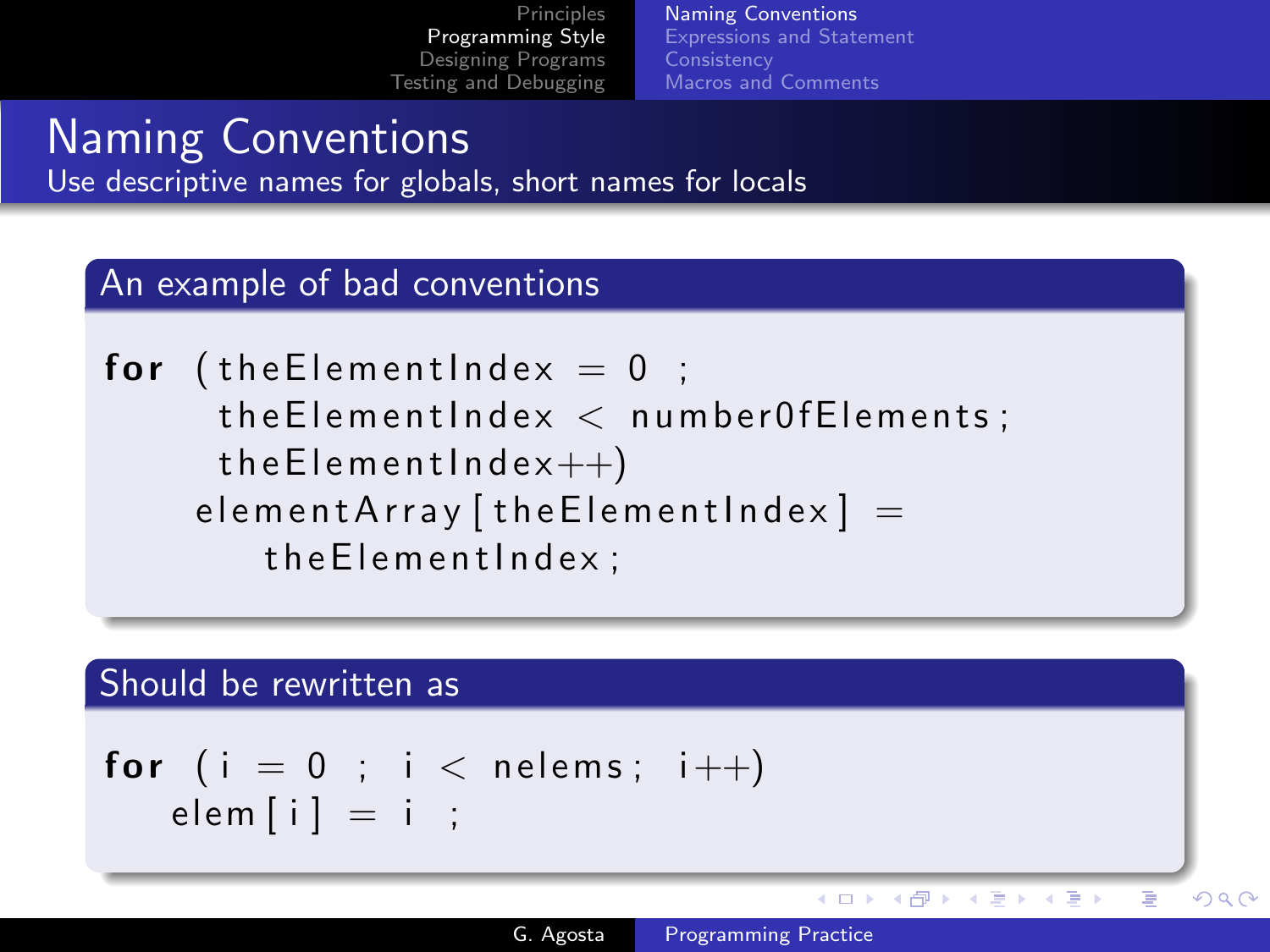[Naming Conventions](#page-5-0) [Expressions and Statement](#page-8-0) **[Consistency](#page-15-0)** [Macros and Comments](#page-21-0)

## Naming Conventions Be consistent

#### Inconsistent and redundant use of names

```
struct _{-}queue {
 queueElem ∗ queuehead ;
 queueElem * TailOfQueue;
 int noOfItemInQ:
 queue;
```
#### Should be restated as

```
struct _{-}queue {
 queueElem ∗ head ;
 queueElem *tail;
 int nitems;
```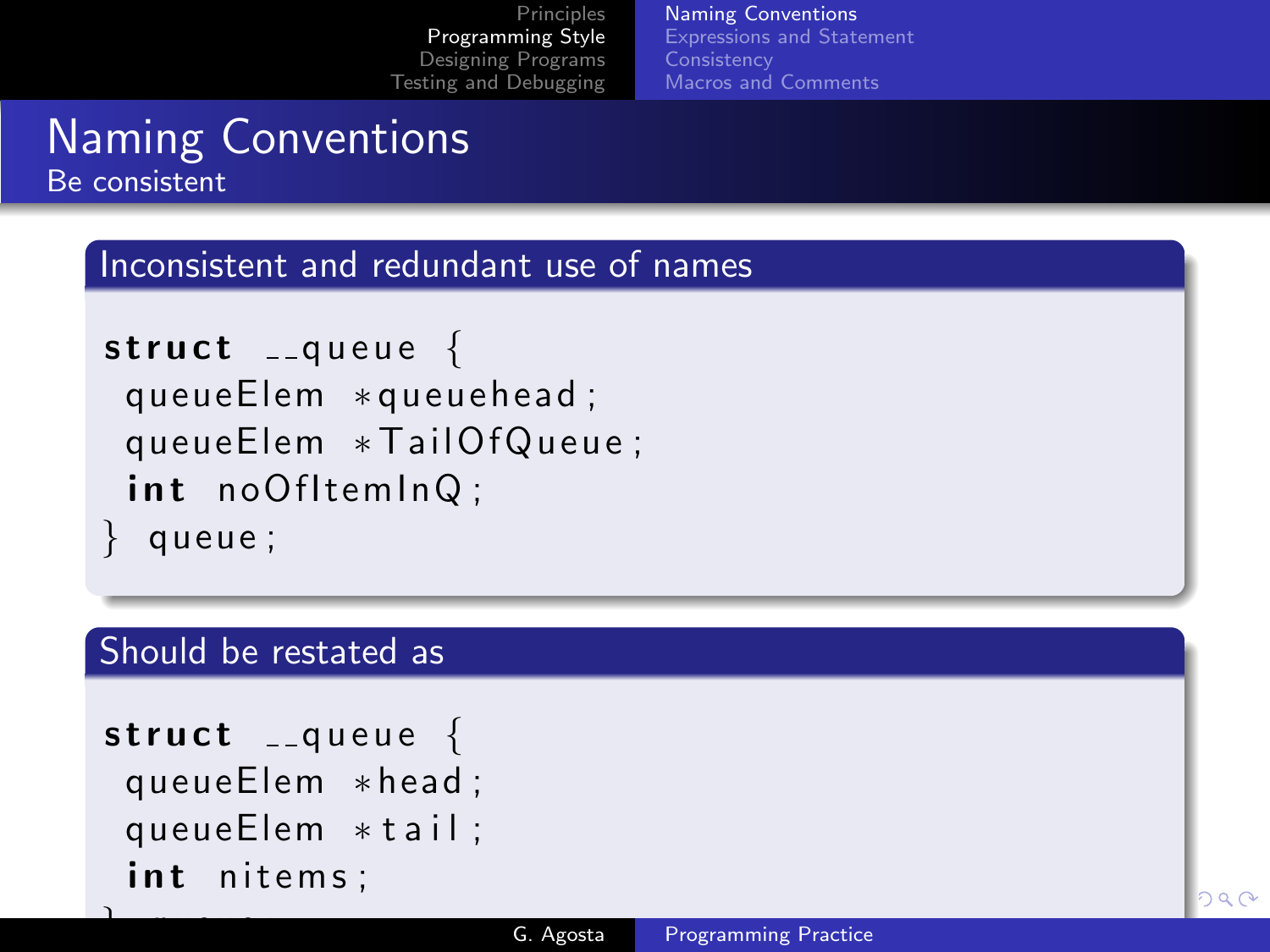[Naming Conventions](#page-5-0) [Expressions and Statement](#page-8-0) **[Consistency](#page-15-0)** [Macros and Comments](#page-21-0)

#### Naming Conventions Use accurate names

Use active names for functions

putchar  $(' \n\cdot \n)$ ;

But ambiguity should be avoided

```
// incorrectif ( check octal(c) ) ...
```

```
// correctif ( is octal(c)) ...
```
∢ ロ ▶ . ∢ 何 ▶ . ∢ ヨ ▶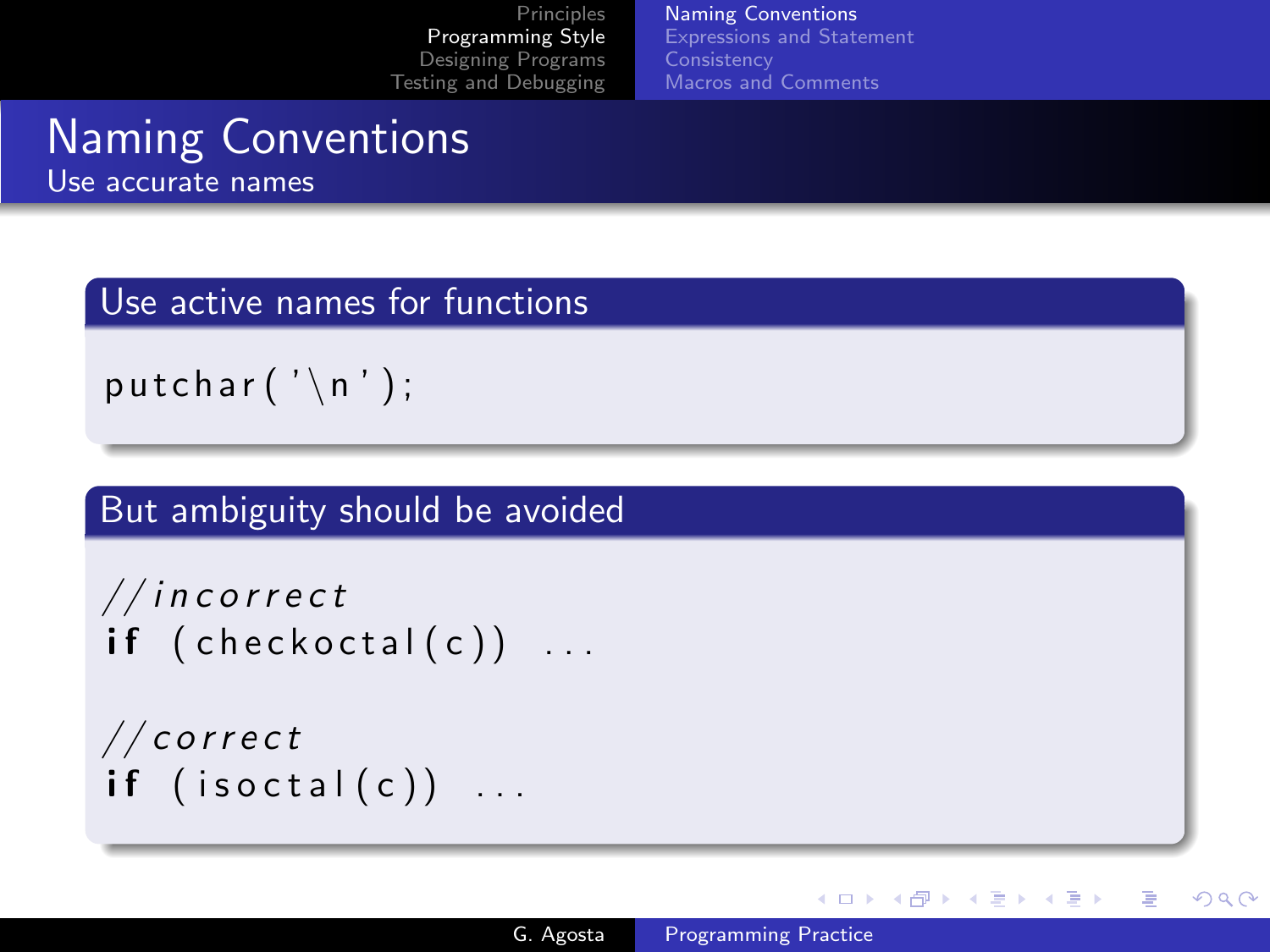[Naming Conventions](#page-5-0) [Expressions and Statement](#page-8-0) **[Consistency](#page-15-0)** [Macros and Comments](#page-21-0)

## Expressions and Statement Indentation

#### Example of bad indentation

$$
\begin{array}{ll}\nfor (n++, n < 100; field [n++]= '\ 0 ');\n * i = '\ 0'; return (' \ n');\n\end{array}
$$

### Reformatting and restructuring

$$
\begin{array}{ll}\n\text{for} & (n++); n < 100; n++) \\
& \text{field } [n] = ' \setminus 0'; \\
& *i = ' \setminus 0'; \\
\text{return } ' \setminus n';\n\end{array}
$$

4 0 8

→ 伊 ▶ → 手

つくへ

<span id="page-8-0"></span>∍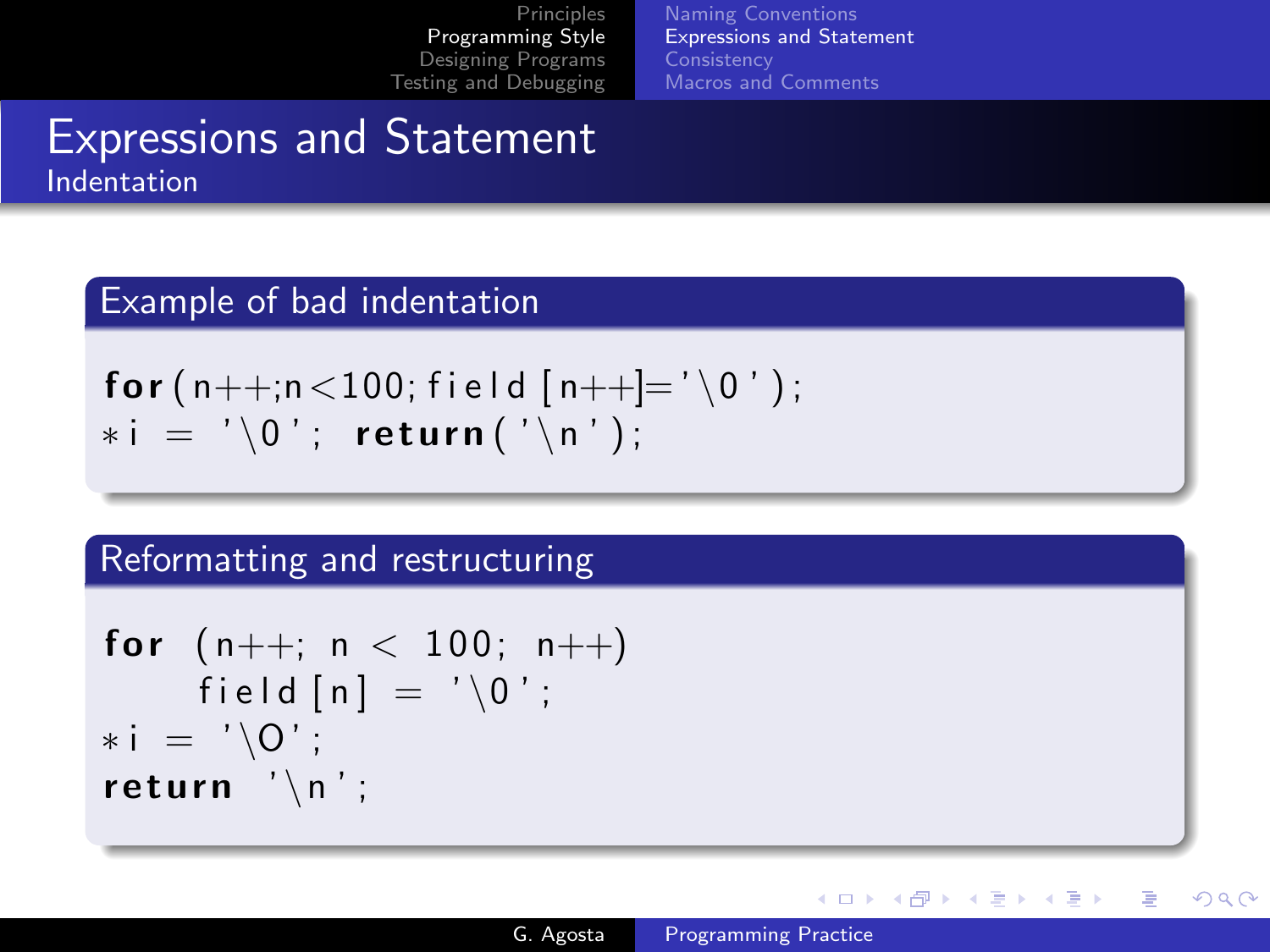[Naming Conventions](#page-5-0) [Expressions and Statement](#page-8-0) **[Consistency](#page-15-0)** [Macros and Comments](#page-21-0)

# Expressions and Statement

Write expressions in natural form

### Avoid negations if possible

i f ( ! ( b l o c k i d < a c t b l k s ) | | ! ( b l o c k i d >= u n b l o c k s ) ) . . .

#### Restructuring to read naturally

$$
\begin{array}{c}\n \text{if ((block_id >= actblks) ||} \\
 \text{(block_id < unblocks))} \dots\n \end{array}
$$

**∢ ロ ▶ - ∢ 伊 ▶ - ∢ ∃**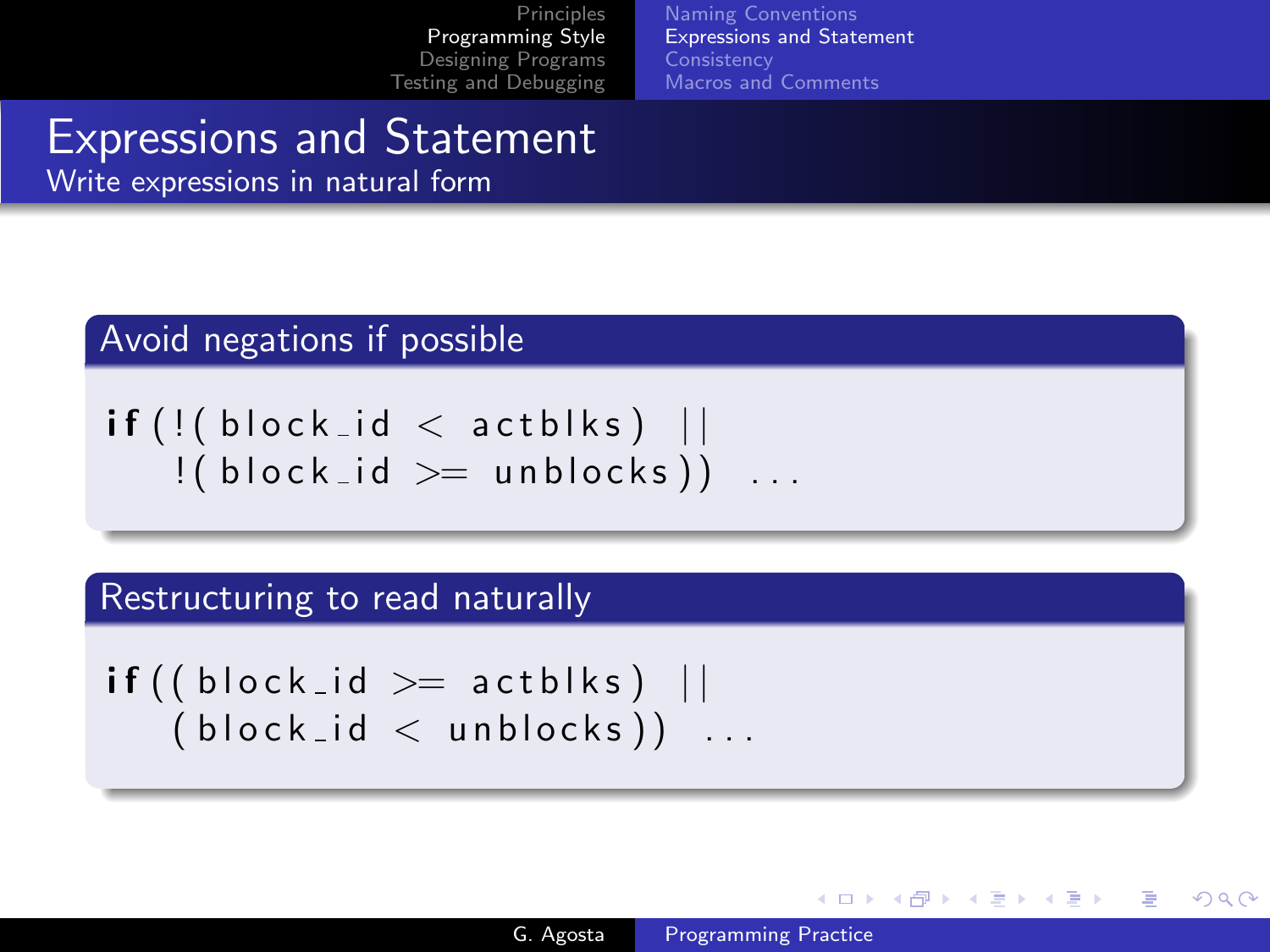[Naming Conventions](#page-5-0) [Expressions and Statement](#page-8-0) **[Consistency](#page-15-0)** [Macros and Comments](#page-21-0)

# Expressions and Statement

Avoid ambiguity by using parentheses

#### Works, but is hard to read

$$
Ieap_year = y \% 4 = 0 \& y \% 100 != 0 ||
$$
  
y % 400 = 0;

Parenthesize to make easier to read

$$
Ieap_year = ((y\%4 = 0) \& (y\%100 != 0)) ||
$$
  
(y\%400 = 0);

Note that in many cases parentheses are needed to specify operator precedence!

4 0 8

→ 何 ▶ → 手 ▶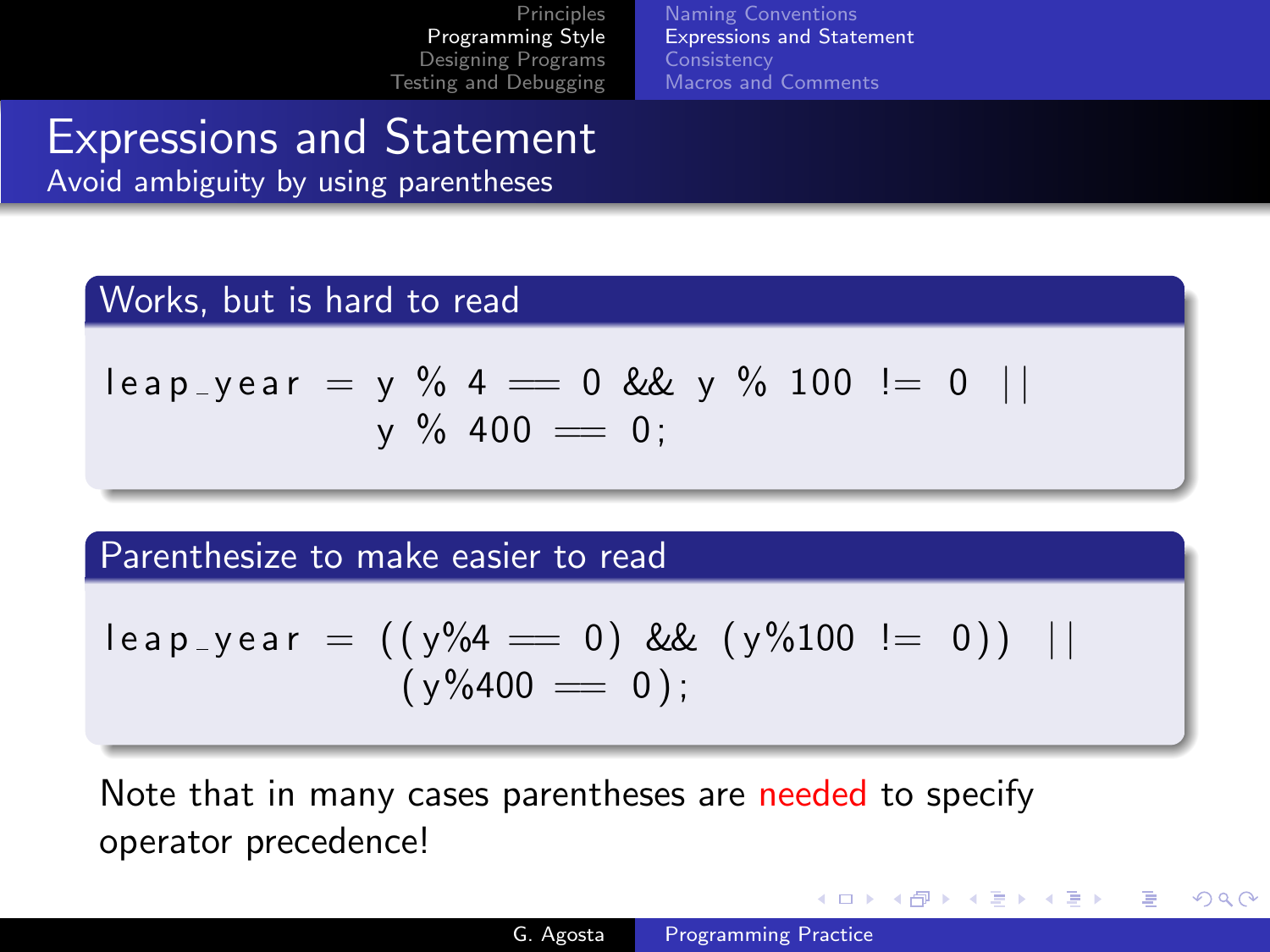[Naming Conventions](#page-5-0) [Expressions and Statement](#page-8-0) **[Consistency](#page-15-0)** [Macros and Comments](#page-21-0)

# Expressions and Statement

Break up complex expressions

#### Works, but is totally unreadable

$$
*x \;\; \text{+} = \;\; (*xp {=} (2*k \; < \; (n{-}m) \;\; ? \;\; c \, [\,k{+}1] \;\; : \;\; d \, [\,k{-}-])\,);
$$

#### Restructure to make easier to read

$$
\begin{aligned}\n\text{if } (2*k < n-m) \\
& *xp &= c[k+1]; \\
\text{else} \\
& *xp &= d[k--]; \\
& *x &+= \cdot xp\n\end{aligned}
$$

4 0 8

 $\leftarrow$   $\leftarrow$   $\leftarrow$   $\leftarrow$   $\leftarrow$ 

 $QQ$ 

∍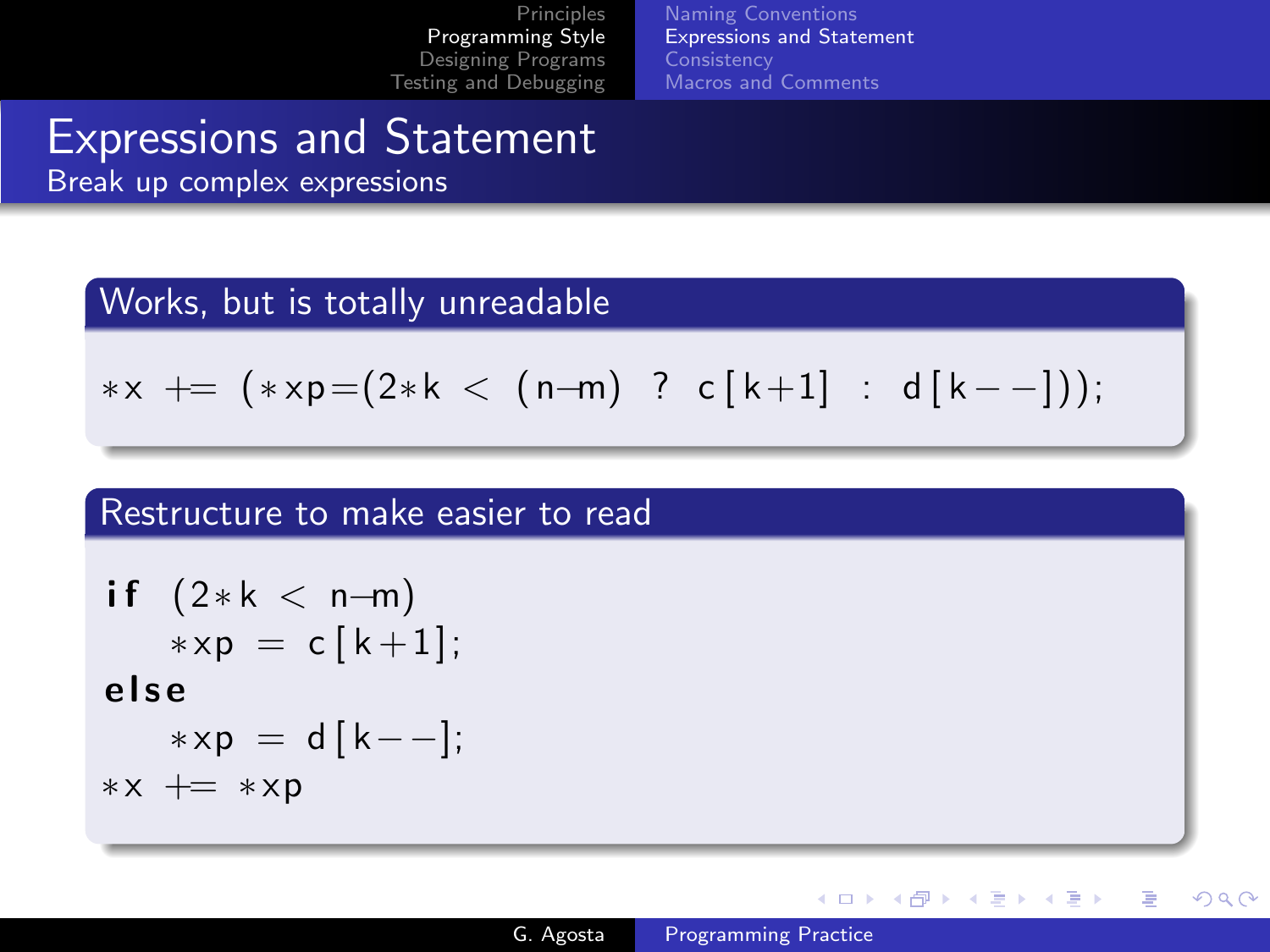[Naming Conventions](#page-5-0) [Expressions and Statement](#page-8-0) **[Consistency](#page-15-0)** [Macros and Comments](#page-21-0)

## Expressions and Statement Write for clarity

#### What does this code do?

s u bk ey = s u bk ey >> ( b i t o f f − ( ( b i t o f f >> 3 ) << 3 ) ) ;

- Shift bitoff by 3 right, then left  $\rightarrow$  zero the last three bits
- The subtraction gets the three removed bits as results
- The three last bits of bitoff are used to shift subkey

#### Restructure to make clear and concise

subkey  $\gg=$  bitoff & 0x7;

**K ロ ▶ | K 伊 ▶ | K 手** 

つくへ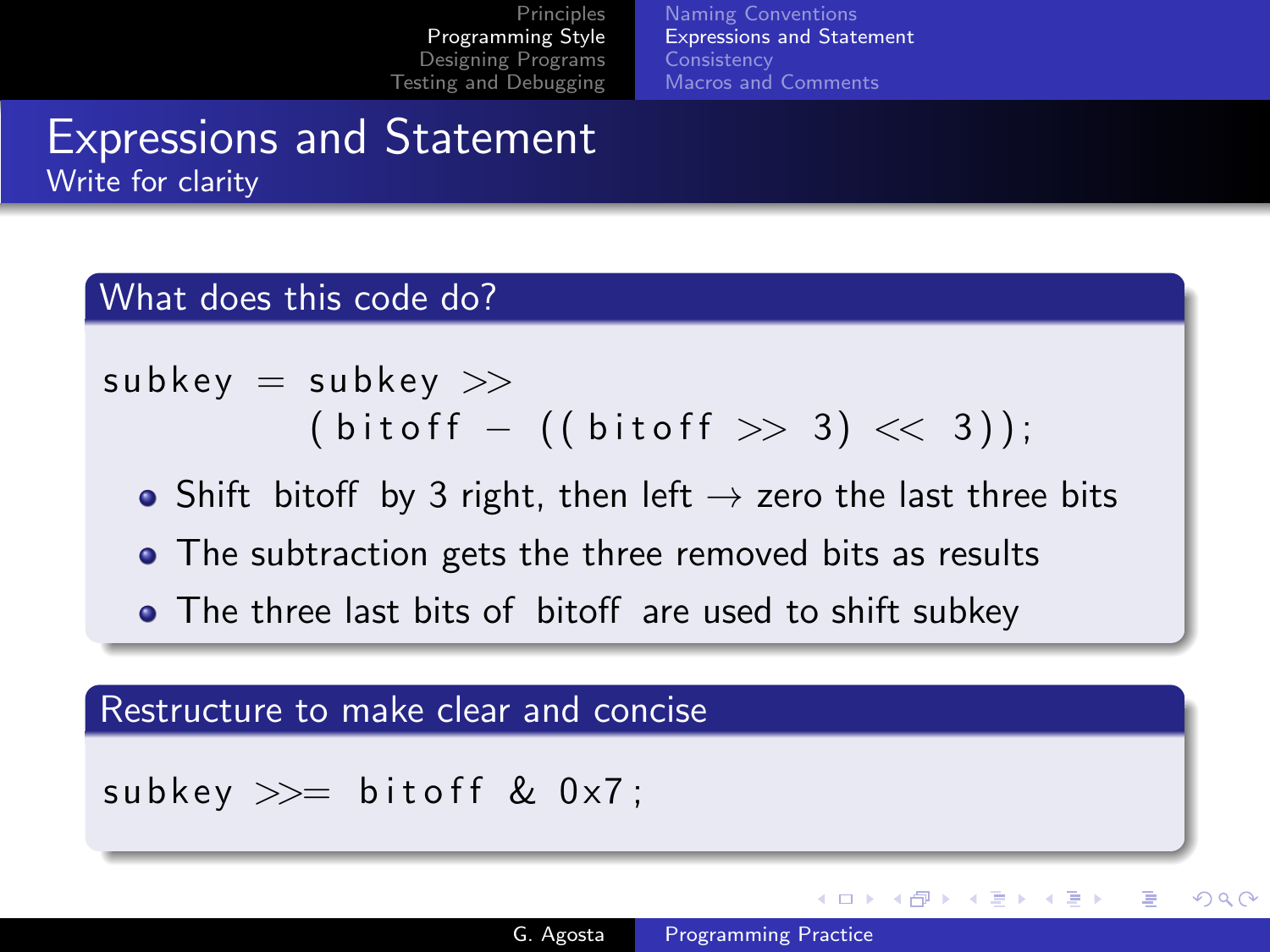[Naming Conventions](#page-5-0) [Expressions and Statement](#page-8-0) **[Consistency](#page-15-0)** [Macros and Comments](#page-21-0)

#### Expressions and Statement Be careful with side effects!

The order of execution of side effects is undefined

# $str[i++] = str[i++] = '$ ;

- Intent: store blank in both spaces
- Effect: depends on when *i* is updated!

#### Restructure to make unambiguous

```
str[i++] = ';
str[i++] = ' \square';
```
メロメ メ母メ メミメ メミメ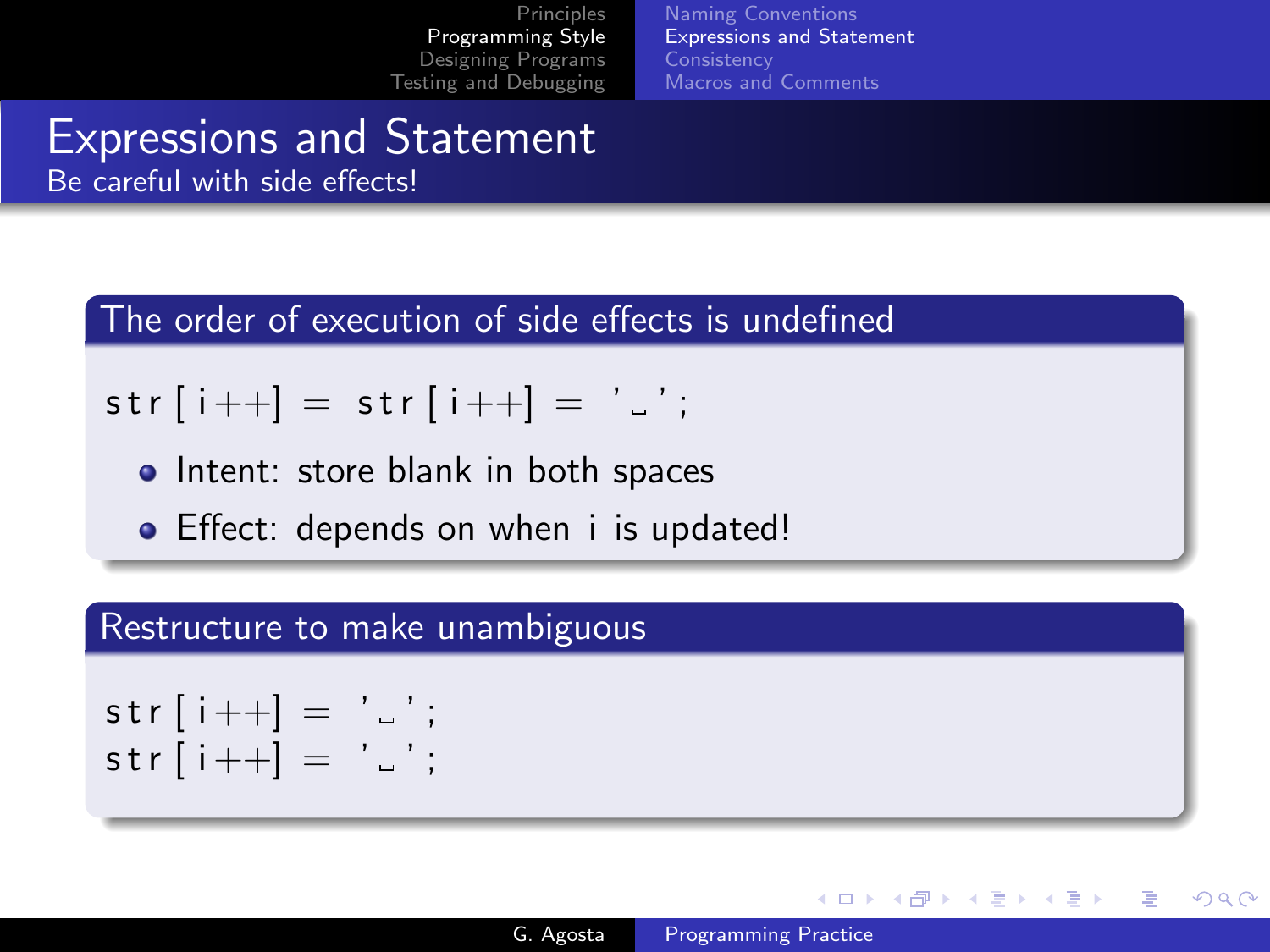[Naming Conventions](#page-5-0) [Expressions and Statement](#page-8-0) **[Consistency](#page-15-0)** [Macros and Comments](#page-21-0)

### Expressions and Statement Be careful with side effects!

Argument evaluation happens before the call

 $s$ canf ("%d  $\mathcal{A}$ d", &yr, &profit [yr]);

- Intent: read values from input and store profit for corresponding yr
- **•** Effect: stores profit at previous value of yr

#### Correct version

s c a n f ( "%d" , &y r ) ; s c a n f ( "%d" , & p r o f i t [ y r ] ) ;

**∢ ロ ▶ - ∢ 伊 ▶ - ∢ ∃** 

つくへ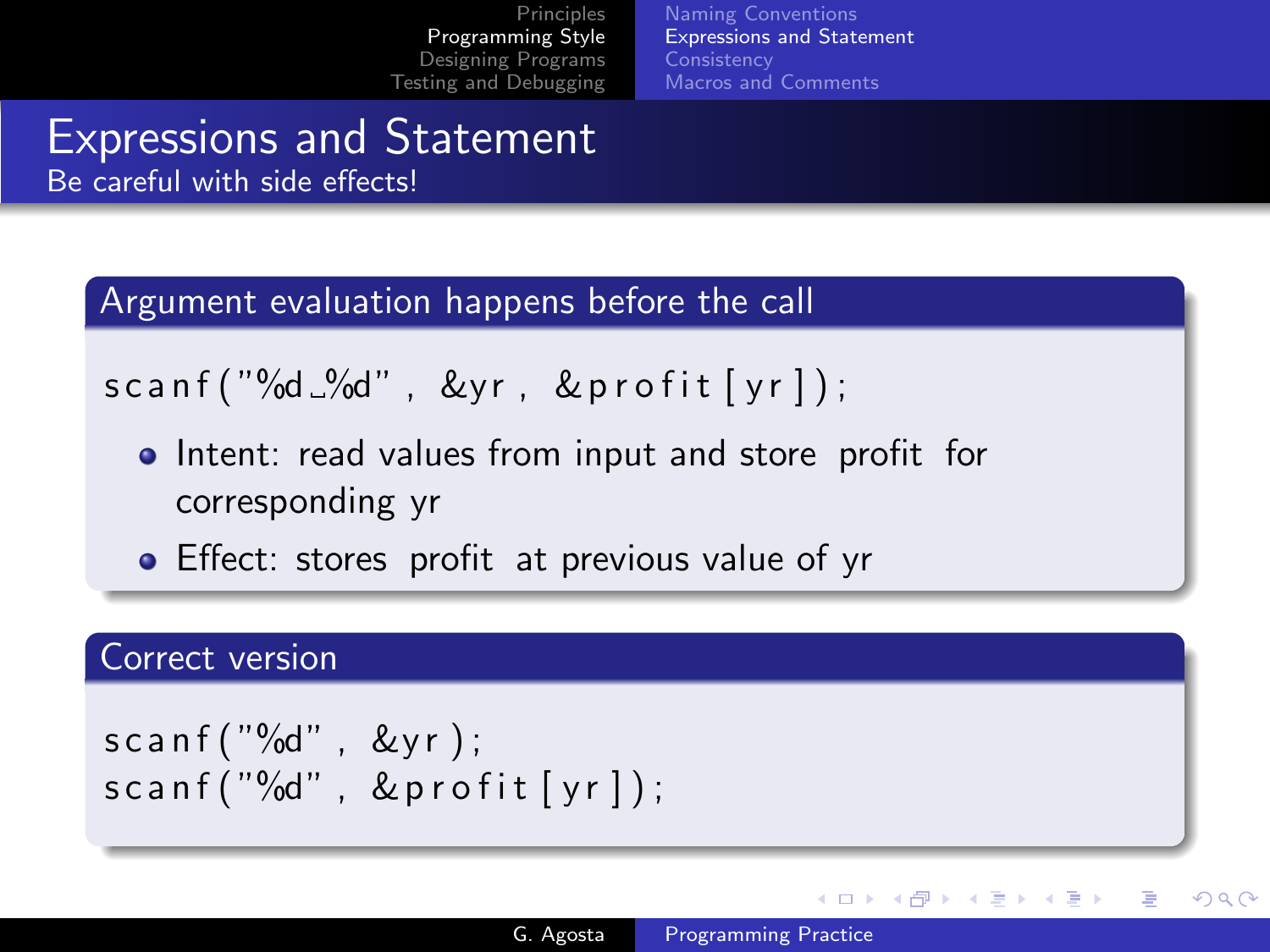[Naming Conventions](#page-5-0) [Expressions and Statement](#page-8-0) **[Consistency](#page-15-0)** [Macros and Comments](#page-21-0)

## **Consistency** Use idioms for consistency

#### Idioms are conventional ways to express concepts

• The language may offer multiple ways to express a concept (e.g., a loop)

Certain forms are idiomatic, and should be used instead of less common ones

$$
for (i=0; i < N; i++) \{ ... \}
$$

 $i = 0;$  while  $(i < N) \{ ... ; i+=1; \}$ 

<span id="page-15-0"></span>イロト イ母 ト イヨ ト イヨ トー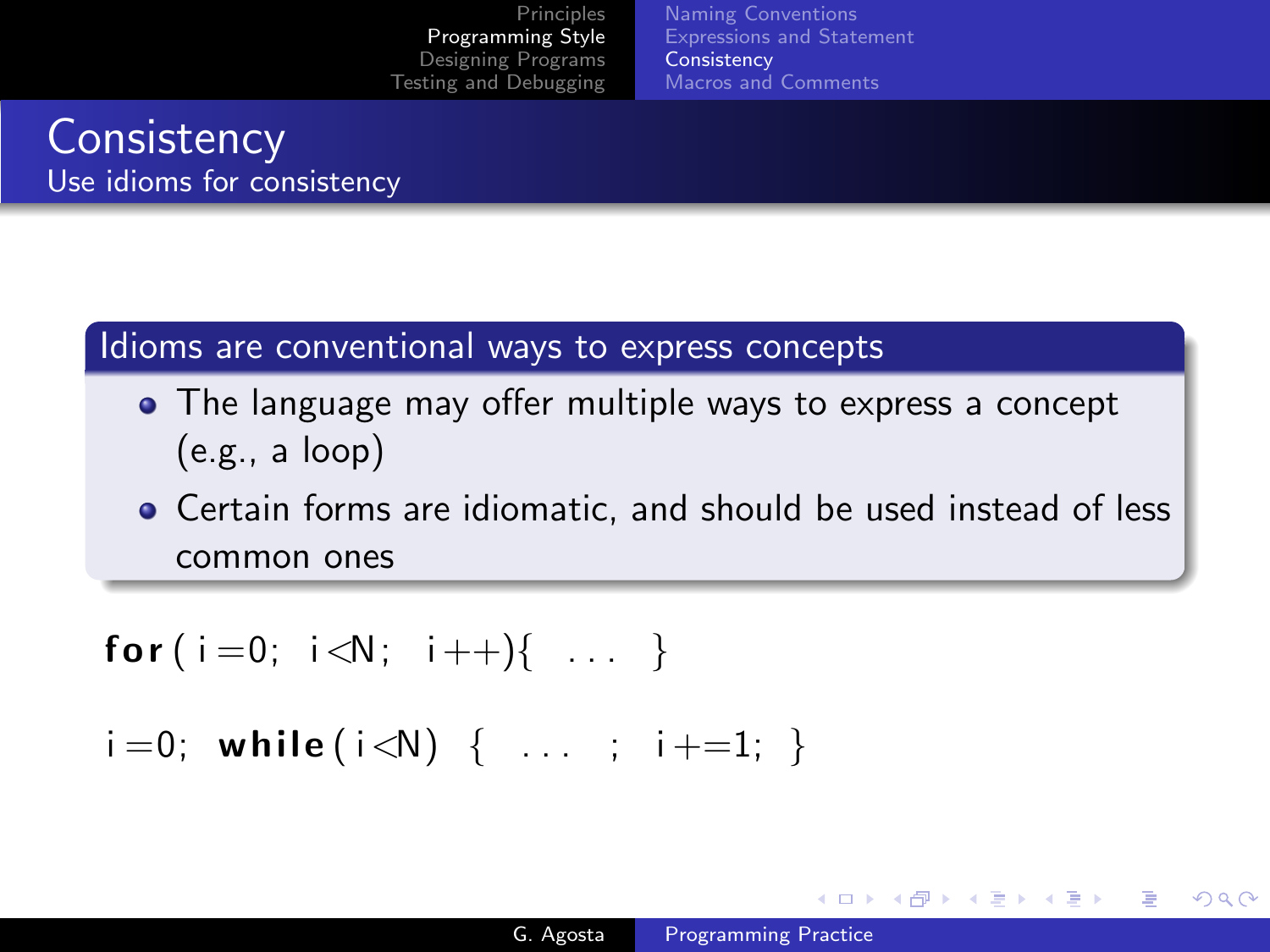[Naming Conventions](#page-5-0) [Expressions and Statement](#page-8-0) **[Consistency](#page-15-0)** [Macros and Comments](#page-21-0)

## **Consistency** Indentation

### Use consistent indentation

- Syntax-driven editing tools may help
- indent may also help
- Major software projects mandate their own style!

## $\#$ include  $\lt$ stdio  $\cdot$ h $>$

i n t main ( i n t a r gc , char ∗∗ a r g v ){ /∗ we a r e n ' t c h e c k i n g f o r m i s s i n g a r g ! ∗/ char ∗ h e l l o s t r i n g=a r g v [ 1 ] ; p r i n t f ( "%s \n" , h e l l o s t r i n g ) ; /∗ p r i n t t h e i n p u t s t r i n g ∗/ r e t u r n 0 ; /∗ S u c c e s s ∗/ }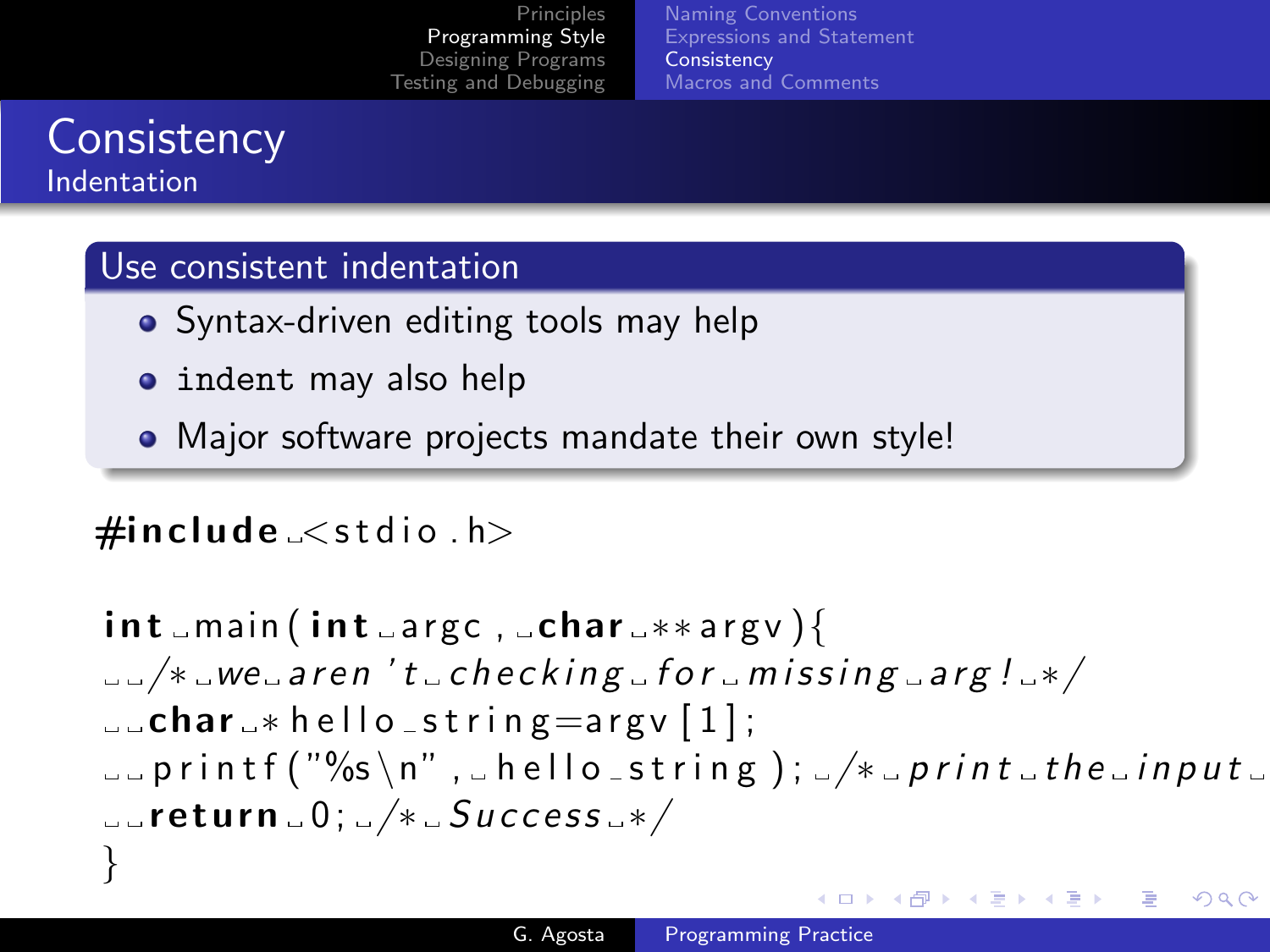[Naming Conventions](#page-5-0) [Expressions and Statement](#page-8-0) **[Consistency](#page-15-0)** [Macros and Comments](#page-21-0)

# **Consistency** Indentation: GNU style

```
\#include \ltstdio \cdoth>
```

```
i n t
main (int <math>\square</math> argc, <math>\square</math> char <math>\square</math> **argv){
\mu = \frac{1}{2} we aren 't checking for missing arg! */
c char \rightarrow hello string = argy [1];
\Boxprintf\Box("%s\n", bello_string); ______/*sprintsth
\text{arcturn } 0; \frac{1}{2} setturn \frac{1}{2} or \frac{1}{2} settem \frac{1}{2} settem \frac{1}{2} settem \frac{1}{2} settem \frac{1}{2} settem \frac{1}{2} settem \frac{1}{2} settem \frac{1}{2} settem \frac{1}{2} settem \frac{1}{2} settem \frac{1}{2}
```
イロメ イ押メ イヨメ イヨメー

 $\Omega$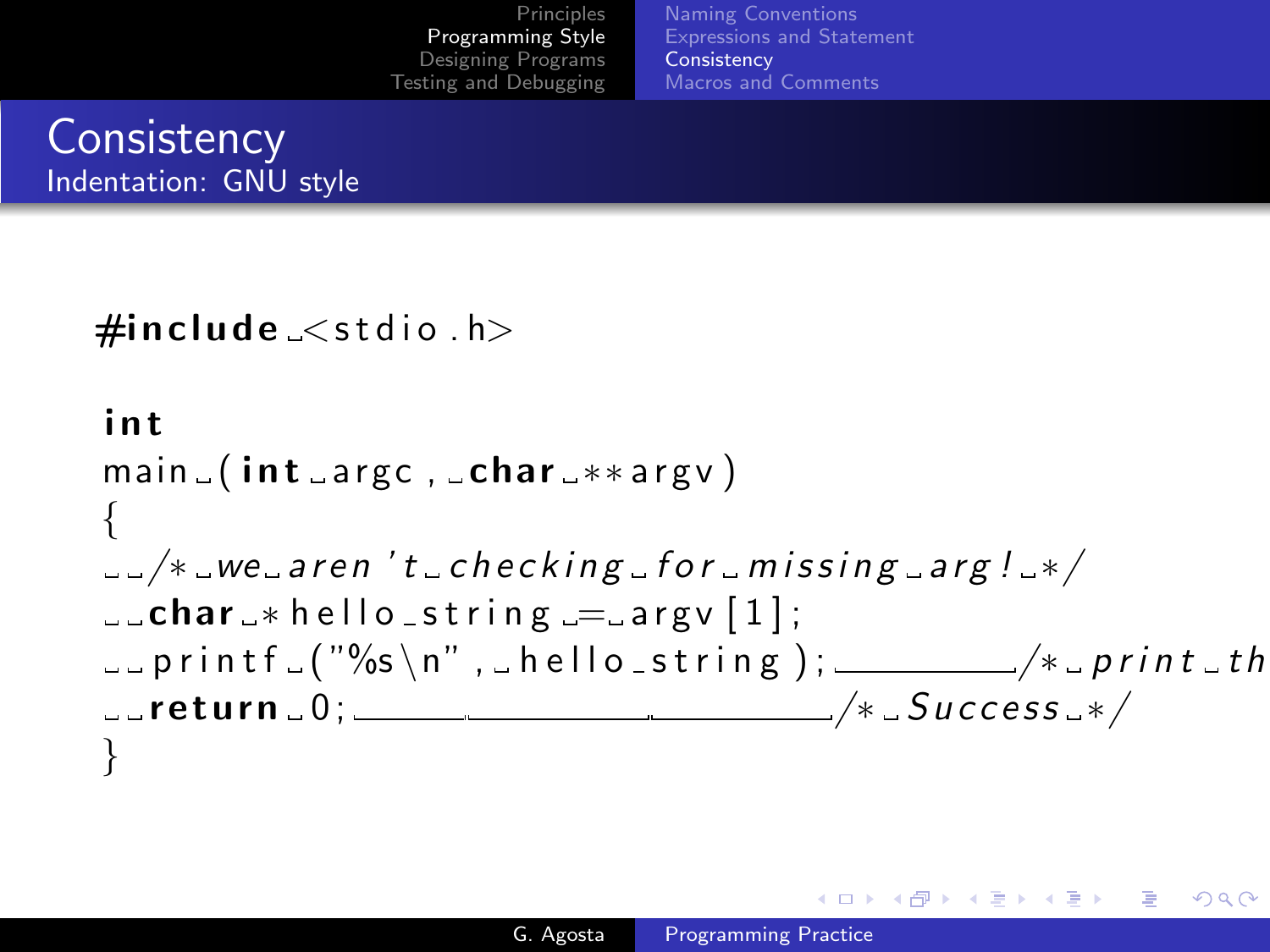[Naming Conventions](#page-5-0) [Expressions and Statement](#page-8-0) **[Consistency](#page-15-0)** [Macros and Comments](#page-21-0)

## **Consistency** Indentation: Linux style



イロメ イ何メ イヨメ イヨメー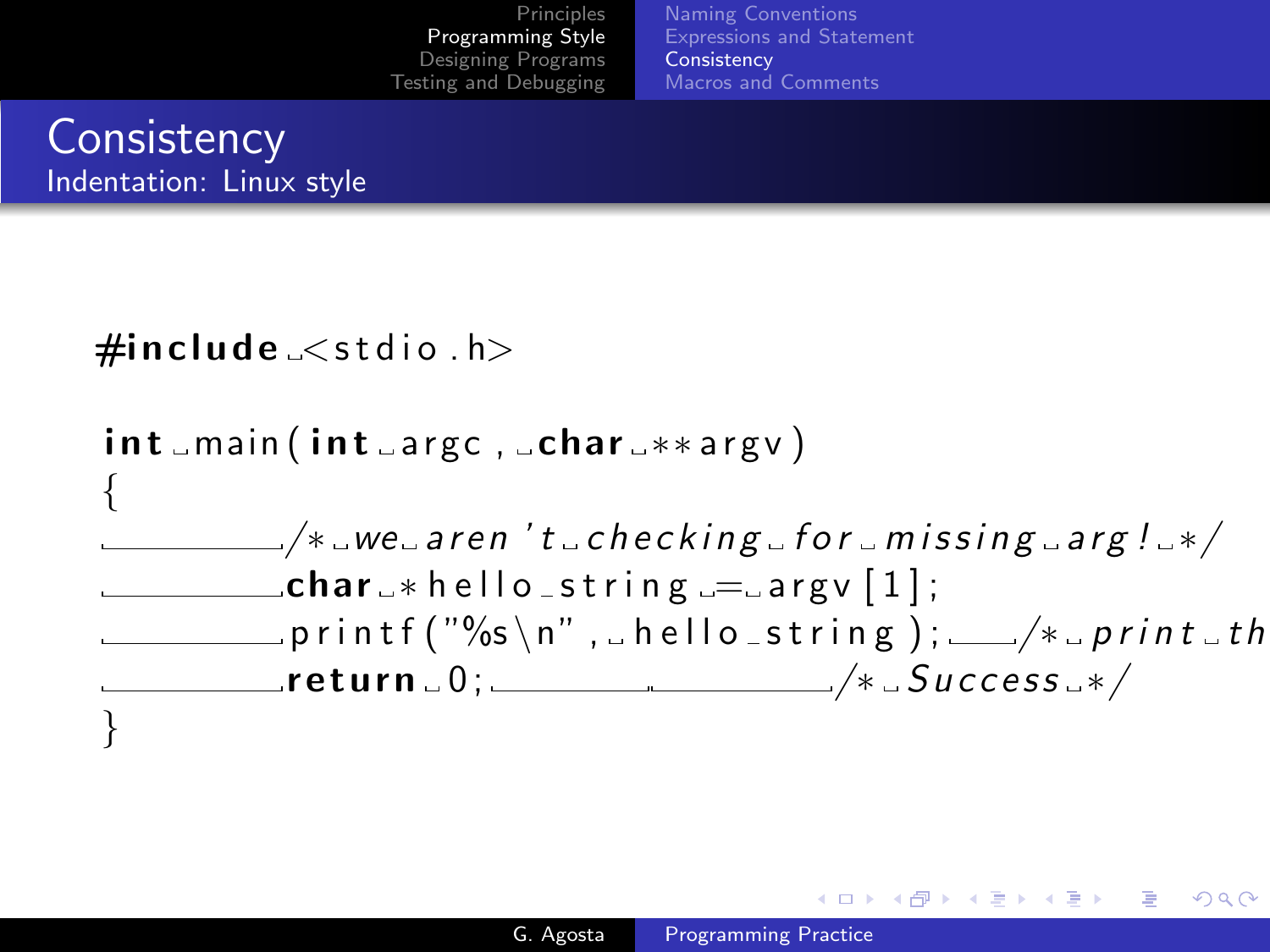[Naming Conventions](#page-5-0) [Expressions and Statement](#page-8-0) **[Consistency](#page-15-0)** [Macros and Comments](#page-21-0)

## **Consistency** Indentation: Kernighan & Ritchie style

```
\#include \ltstdio \cdoth>
```

```
int_{max}(int_{array}, char **argv)
{
\sim \sim \sim \mu we aren 't checking for missing arg! */
c_1 c_2 c_3 c_4 c_5 c_6 c_7 c_8 c_7 c_8 c_9 c_9 c_9 c_9 c_9 c_9 c_9 c_9 c_9 c_9 c_9 c_9 c_9 c_9 c_9 c_9 c_9 c_9 c_9 c_9 c_9 c_9 c_9 c_9 c_9 c_9 c_9\Box\Box\Box\mathsf{print}( "%s\n",\Boxhello\botstring);\Box/*\Boxprint\botth
r = r + 1 success r * / r}
```
イロメ イ押メ イヨメ イヨメー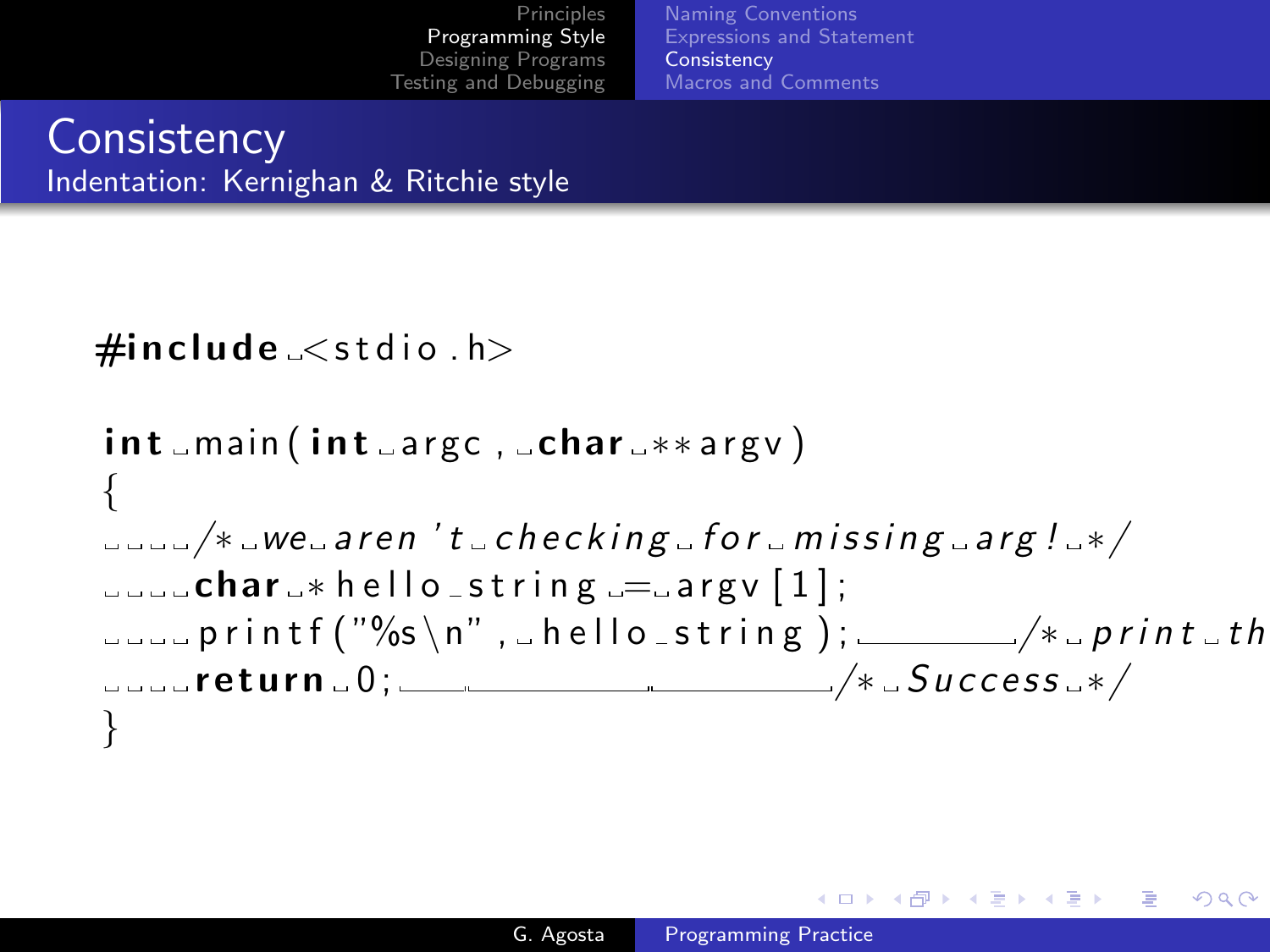[Principles](#page-2-0) [Programming Style](#page-5-0) [Designing Programs](#page-23-0) [Testing and Debugging](#page-33-0) [Naming Conventions](#page-5-0) [Expressions and Statement](#page-8-0) **[Consistency](#page-15-0)** [Macros and Comments](#page-21-0)

**Consistency** Indentation: Berkeley style

```
\#include\lestdio.h>int
main ( int argc, char -* argv)
{
/∗
\Box\Box\Box*\Boxwe\Boxaren 't\Boxchecking\Boxfor\Boxmissing\Boxarg!
∗/
\frac{1}{2} char \frac{1}{2} ... \frac{1}{2} ... \frac{1}{2} hello string \frac{1}{2} argy \frac{1}{2};
\Box\Boxprintf ("%s\n", hello_string); _____/*\Boxprint \Boxth
r = r e t u r n 0; r = r /* Success 4/}
```
メロメ メ都 メメ きょく ミメー

 $\Omega$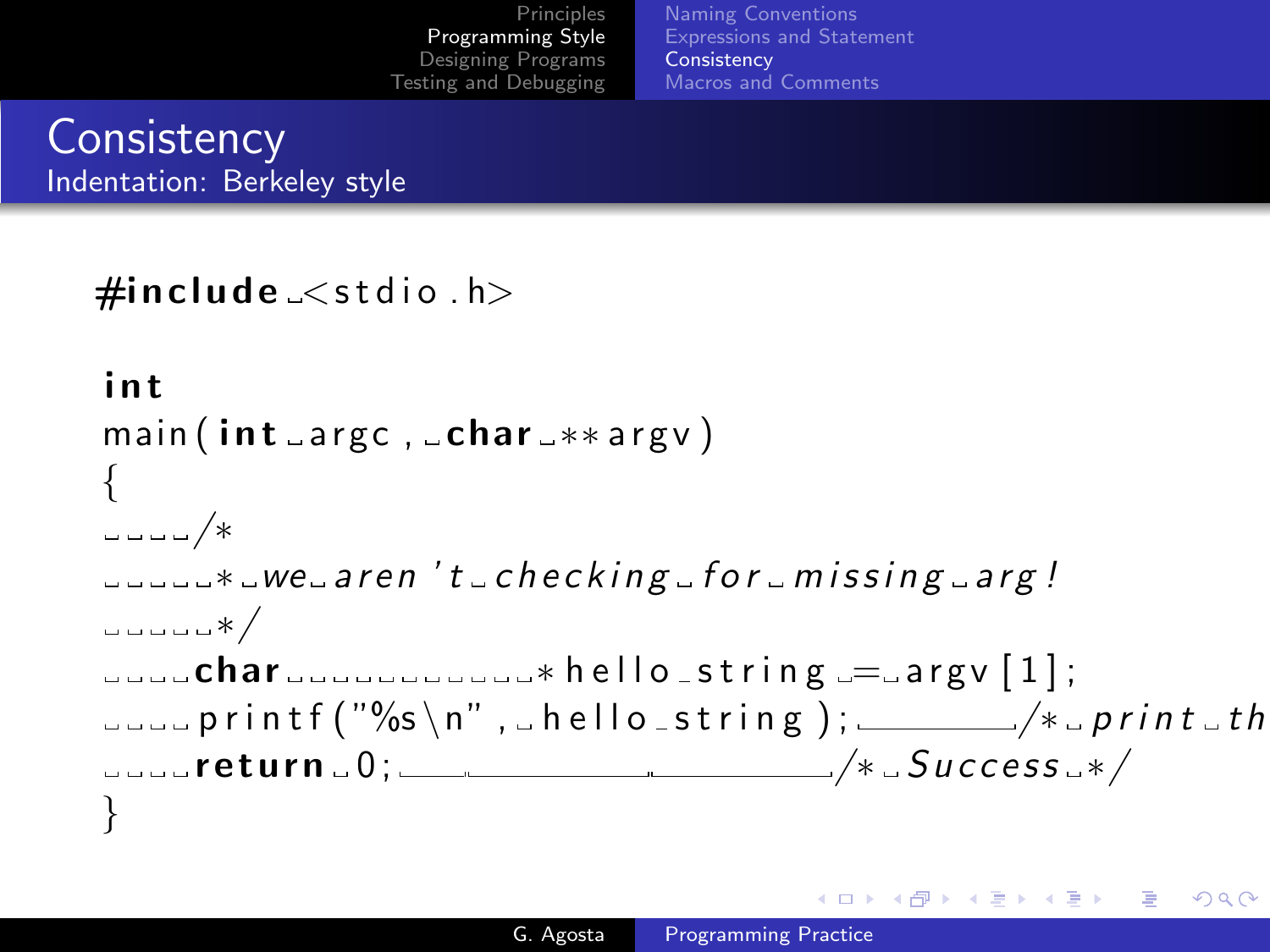[Naming Conventions](#page-5-0) [Expressions and Statement](#page-8-0) **[Consistency](#page-15-0)** [Macros and Comments](#page-21-0)

# Function Macros

### Beware the semantics!

- Macros work by textual substitution
- Multiple instances of an argument may cause multiple evaluations
- This does not happen with functions
- C99 supports inline functions, use them instead!

4 0 8

<span id="page-21-0"></span>**K 母 ▶ → 手**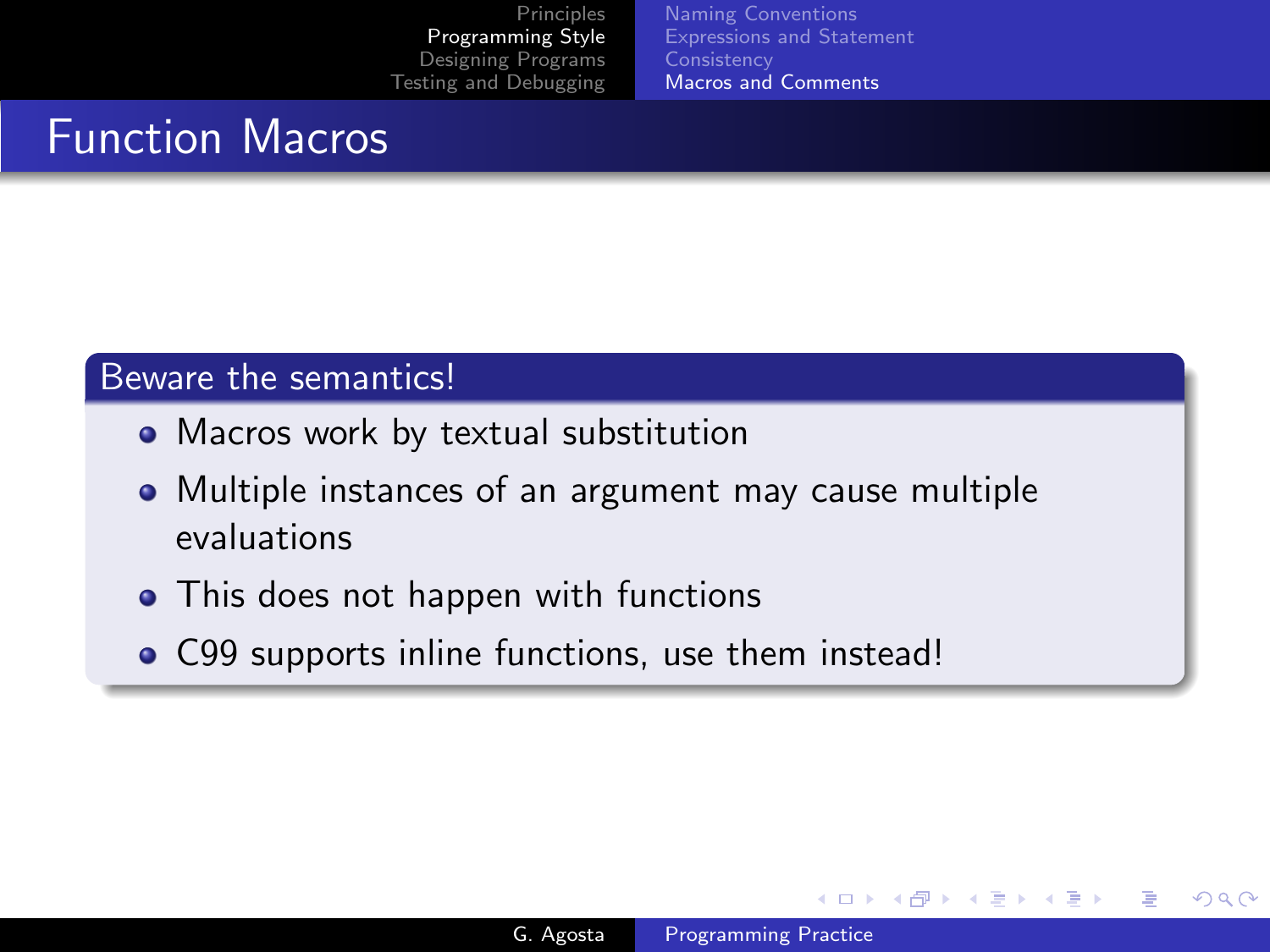[Naming Conventions](#page-5-0) [Expressions and Statement](#page-8-0) **[Consistency](#page-15-0)** [Macros and Comments](#page-21-0)

# **Comments**

### Don't do the following:

- Belabor the obvious
- Comment bad code instead of rewriting it
- Contradict the code

## Do the following:

- Point out salient details or large-scale view
- Write code so that meaning is self-evident
- Update comments with the code
- Comment functions and global data

Use doxygen for documenting  $C/C++$  code!

(ロ) (母) (ヨ

つくへ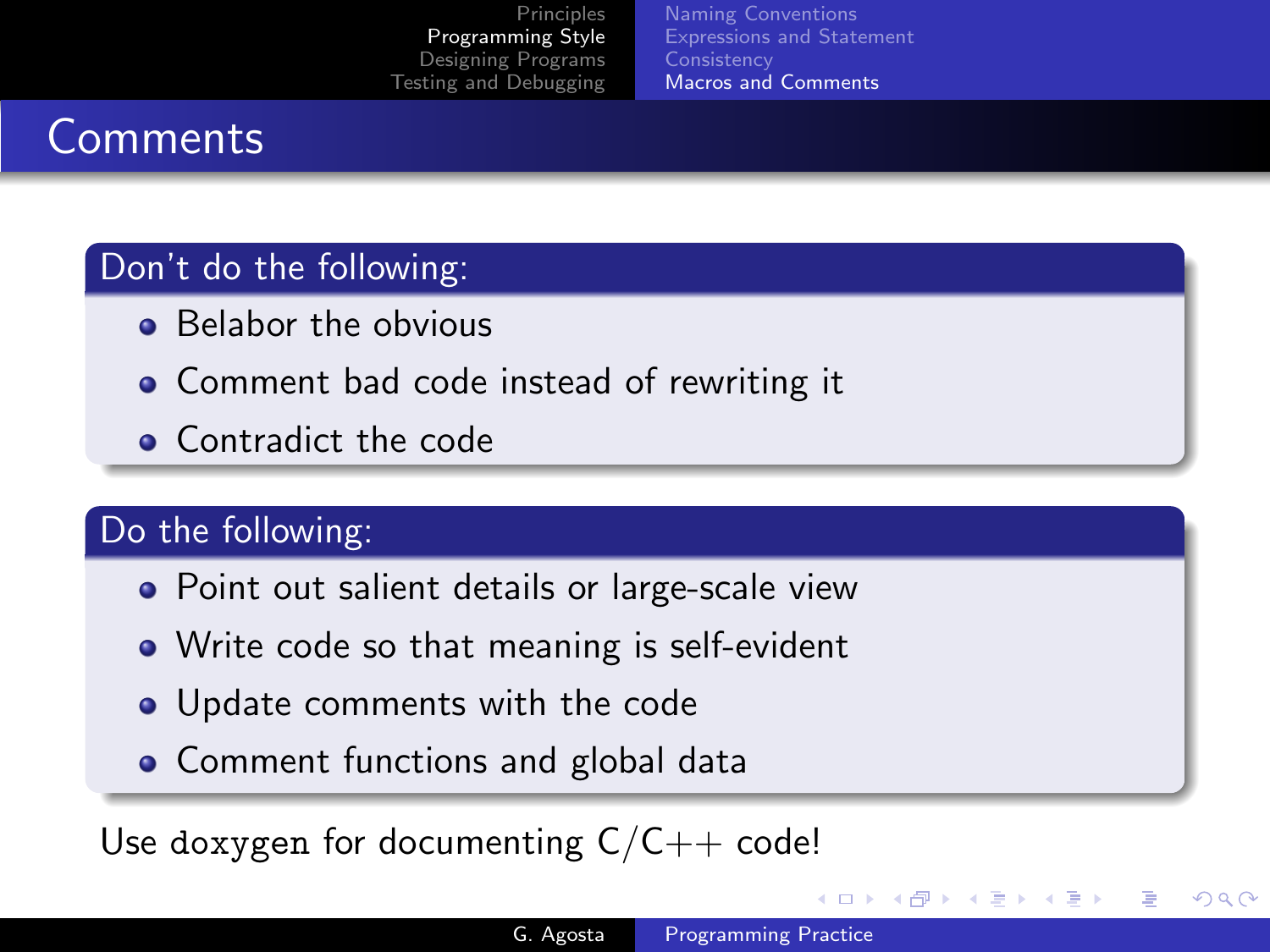[Algorithms and Data Structures](#page-23-0) [Design Principles](#page-25-0)

## Algorithms and Data Structures Choosing an algorithm

### Assess potential algorithms and data structures

- Small-data problems: choose simple solutions
- Large-data problems: choose scalable solutions

#### Choose implementation means

- Use *language features* if possible, *libraries* otherwise
- **If you have to design solutions, start from simple ones, then** refine for performance

4 0 8

<span id="page-23-0"></span> $\rightarrow$   $\oplus$   $\rightarrow$   $\rightarrow$   $\oplus$   $\rightarrow$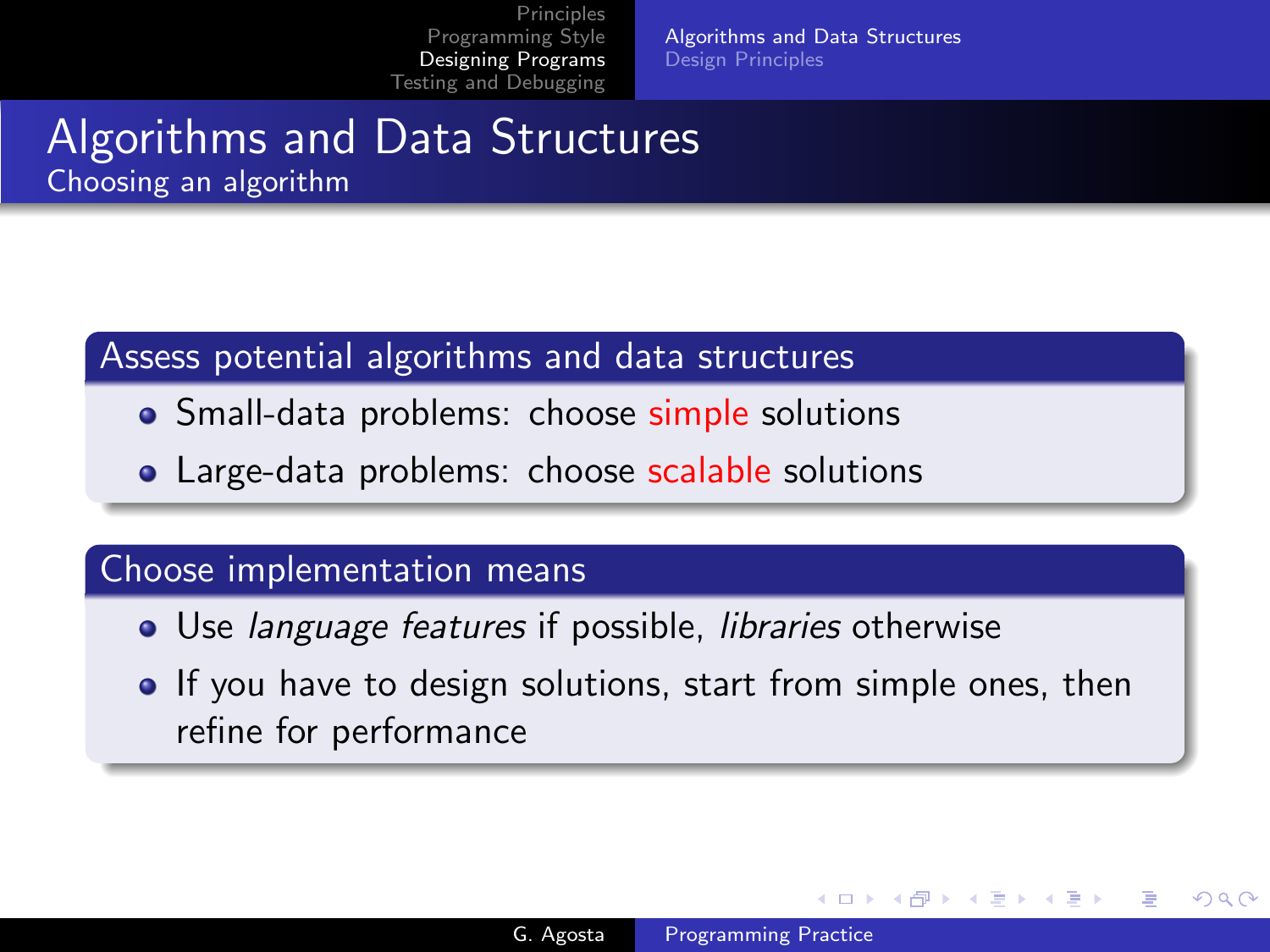[Algorithms and Data Structures](#page-23-0) [Design Principles](#page-25-0)

# Algorithms and Data Structures

#### Choosing data structures

A small set of data structures covers most problems Arrays fast but no dynamic shrinking/growing Lists dynamic shrinking/growing but slow Trees combine both, but balancing is required Hash tables combine both, but balancing is required • Specialized data structures might be needed for particular

applications

4 17 18

 $4.49 \times 4.75$ 

つくへ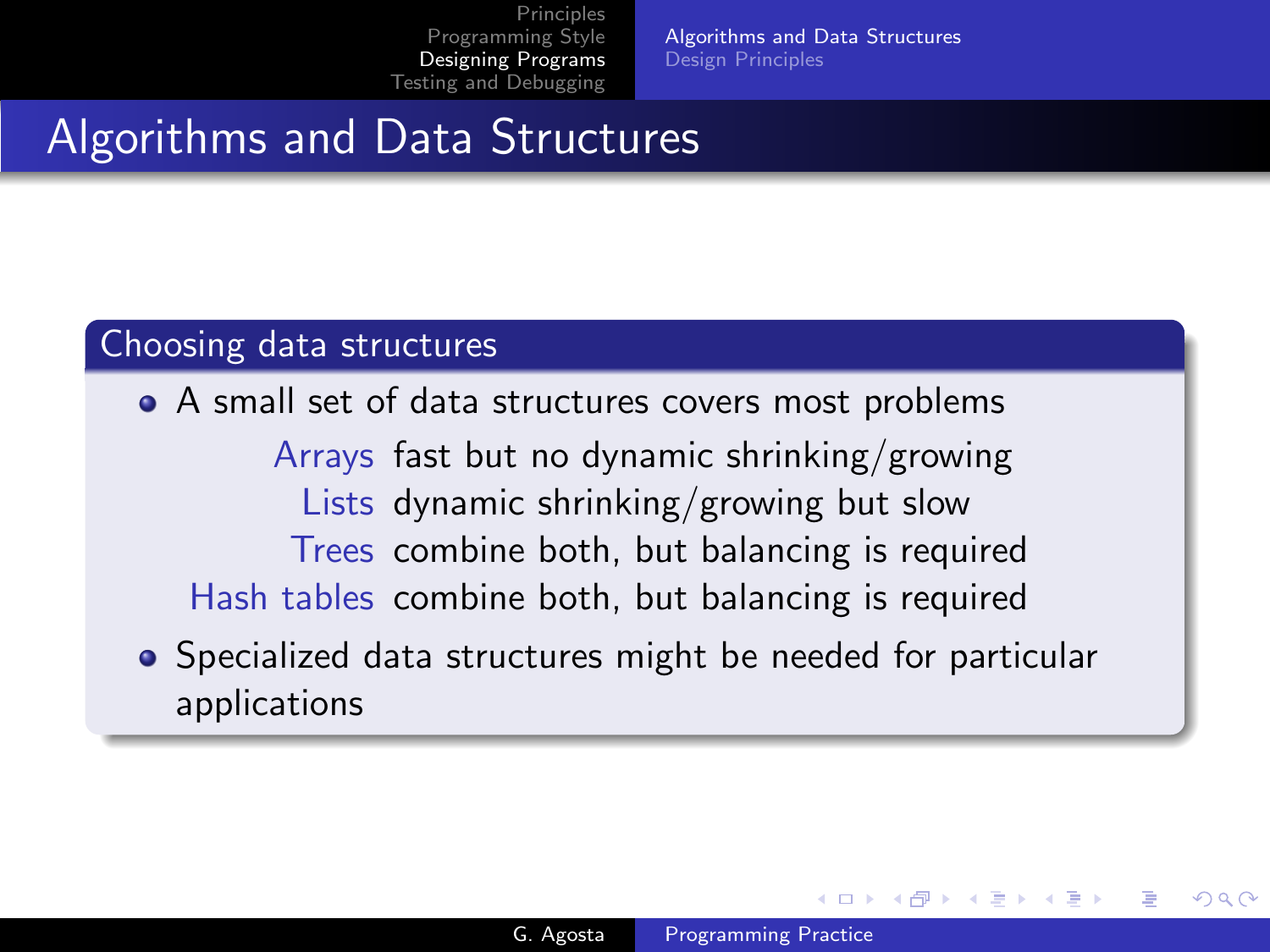[Algorithms and Data Structures](#page-23-0) [Design Principles](#page-25-0)

# Designing Programs

### Think first, code later

- Search for *standard* solutions to subproblems
- Choose (tentative) algorithms
- Design the corresponding data structures

## Prototype first, productize later

- Production-quality code takes 10x to 100x more time than prototypes
- Prototyping forces clarification of decisions
- Start simple, but evolve as needed

a mills

<span id="page-25-0"></span>つくへ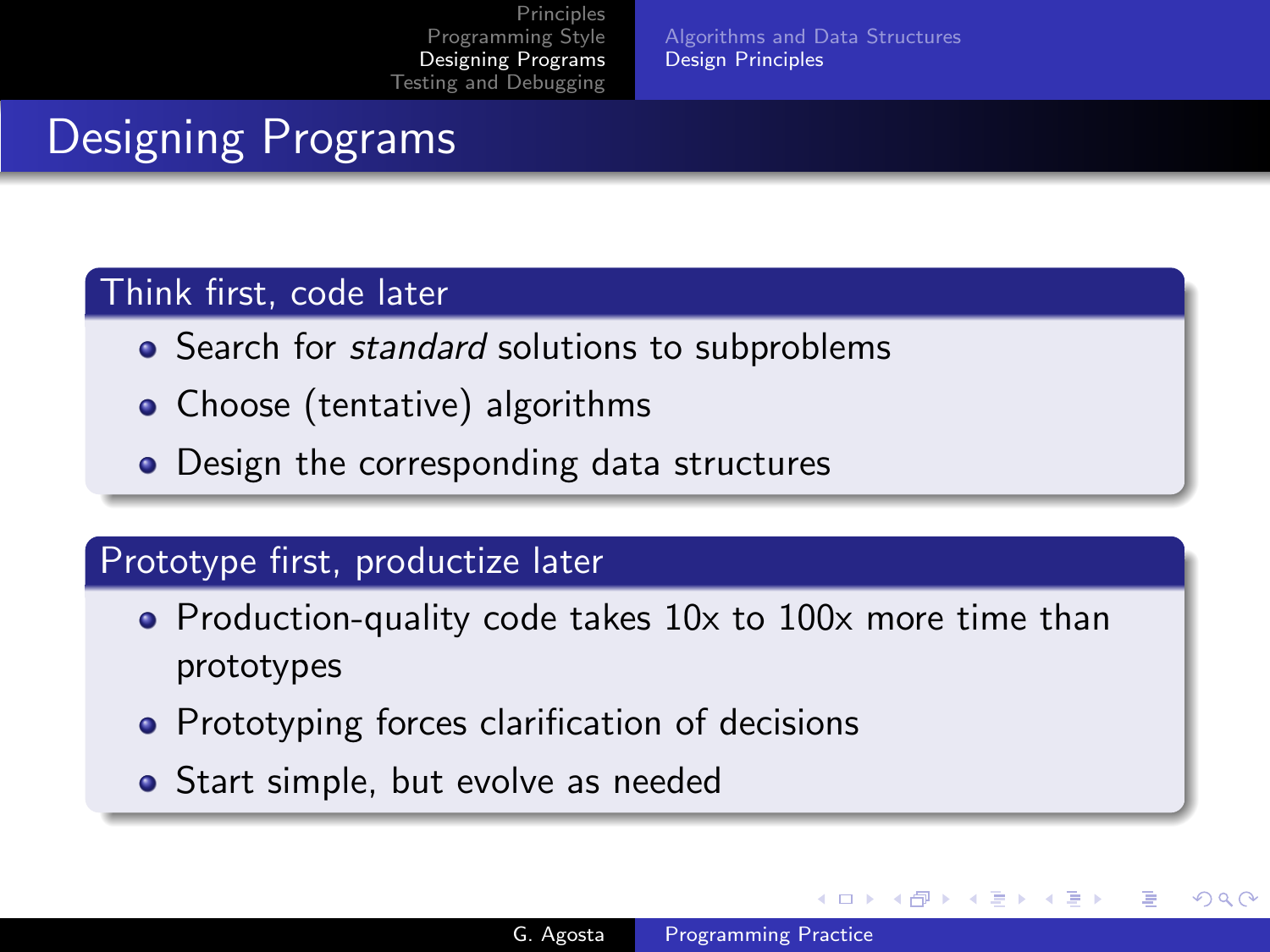[Algorithms and Data Structures](#page-23-0) [Design Principles](#page-25-0)

# Design Issues

### Issues in building components for larger programs

Interfaces provide uniform and convenient services

Information hiding provide straightforward access to components while hiding implementation details

## Resource management manage dynamic memory allocation and shared information

Error handling detect and report errors

4 17 18

 $4.49 \times 4.75$ 

つくい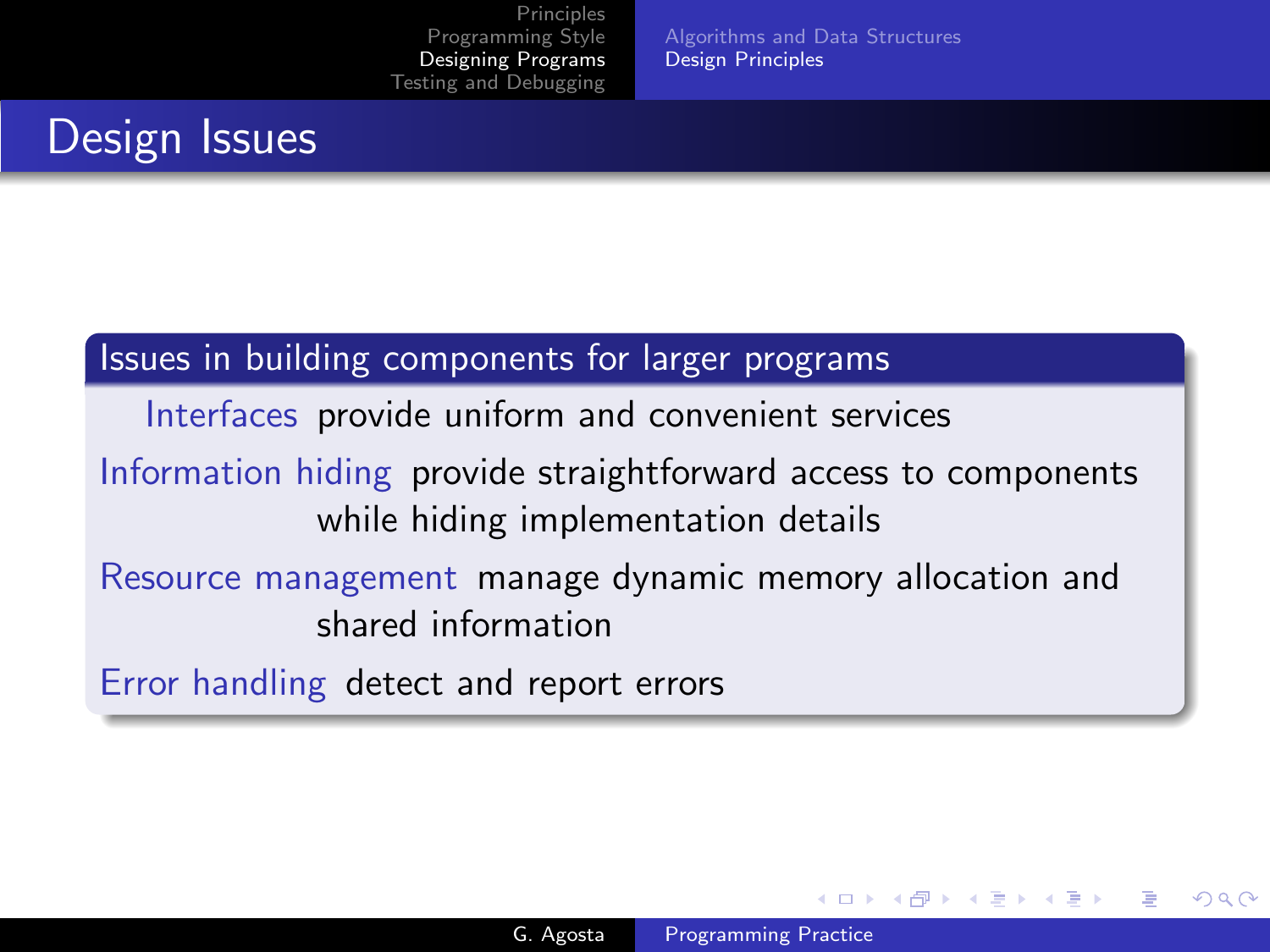[Algorithms and Data Structures](#page-23-0) [Design Principles](#page-25-0)

# Library Interfaces

### Hiding implementation details

- **Hide details that are irrelevant to the user**
- Example:  $C I/O$  library,  $FILE_{\rightarrow}$  hides the implementation
- Use *opaque types* if possible
- Avoid global variables

4 0 8

→ 何 ▶ → 手 ▶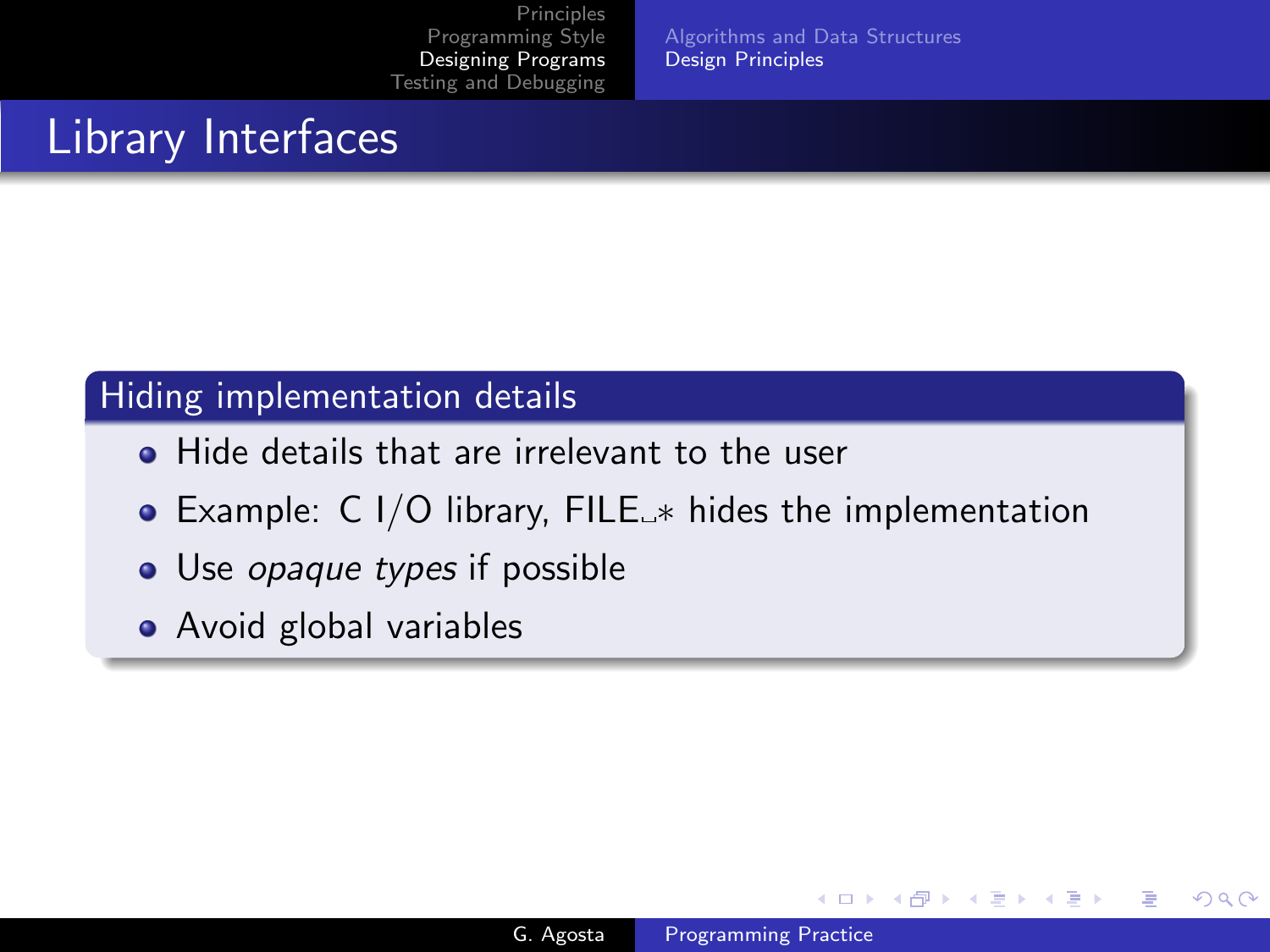[Algorithms and Data Structures](#page-23-0) [Design Principles](#page-25-0)

# Library Interfaces

## Select small, orthogonal set of primitives

- Provide just one way to perform each operation
- Provide operations that do not overlap
- Modify the implementation rather than the interface
- If more convenient ways of doing things are desired, use higher level libraries (wrappers)

4 17 18

 $4.49 \times 4.75$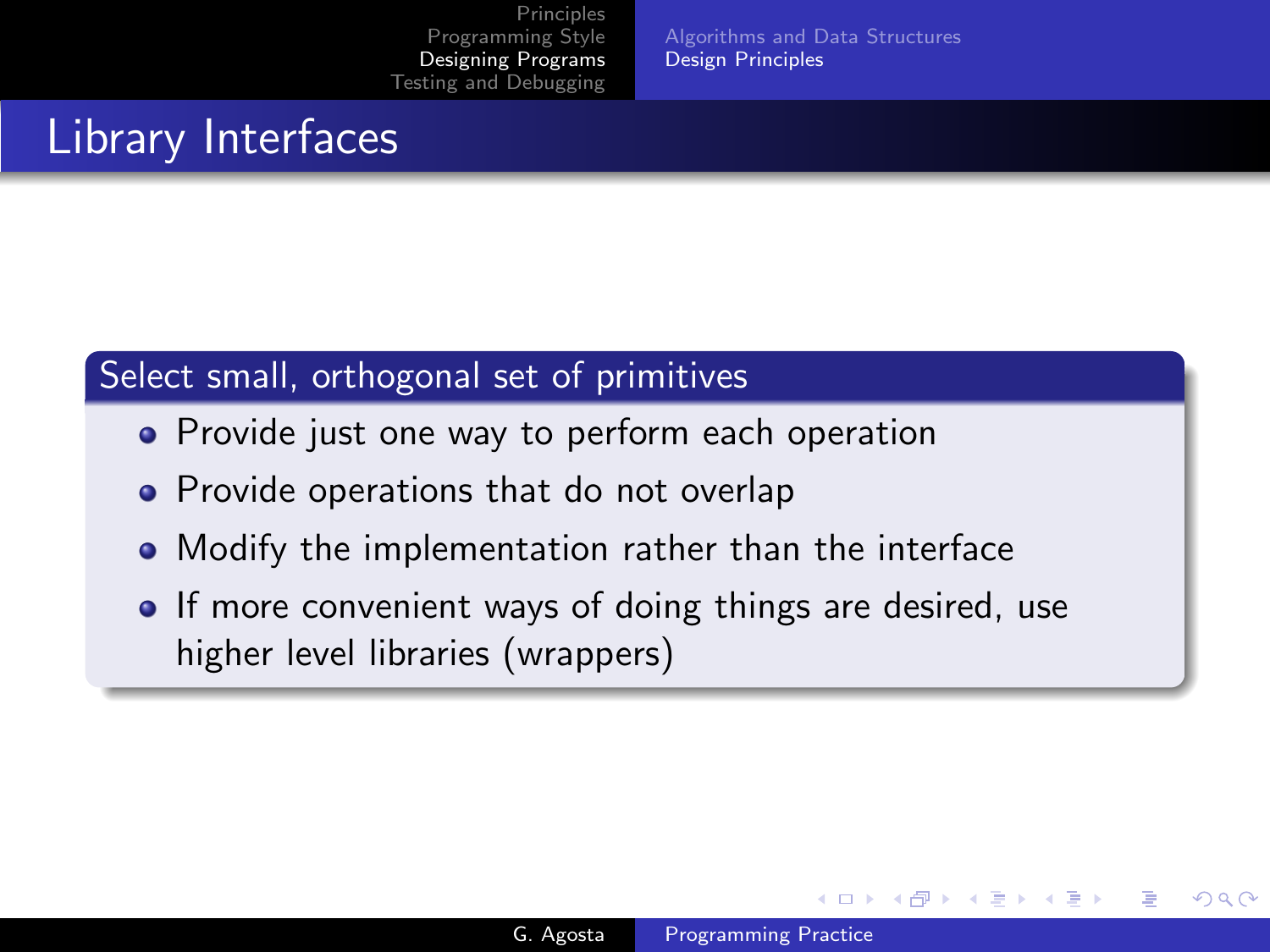[Algorithms and Data Structures](#page-23-0) [Design Principles](#page-25-0)

# Library Interfaces

#### Don't reach behind the user's back

- Do not modify global data or input data (except for output parameters)
- E.g., consider strtok , which destroys the input string
- A better implementation could work on a copy

#### Keep consistency

- Use the same semantics for parameters across the whole set of primitives
- Compare stdio h with string h
- Also, keep consistency with similar libraries and/or libraries used in the same project

4日 8

 $\rightarrow$   $\oplus$   $\rightarrow$   $\rightarrow$   $\oplus$   $\rightarrow$ 

性

 $QQ$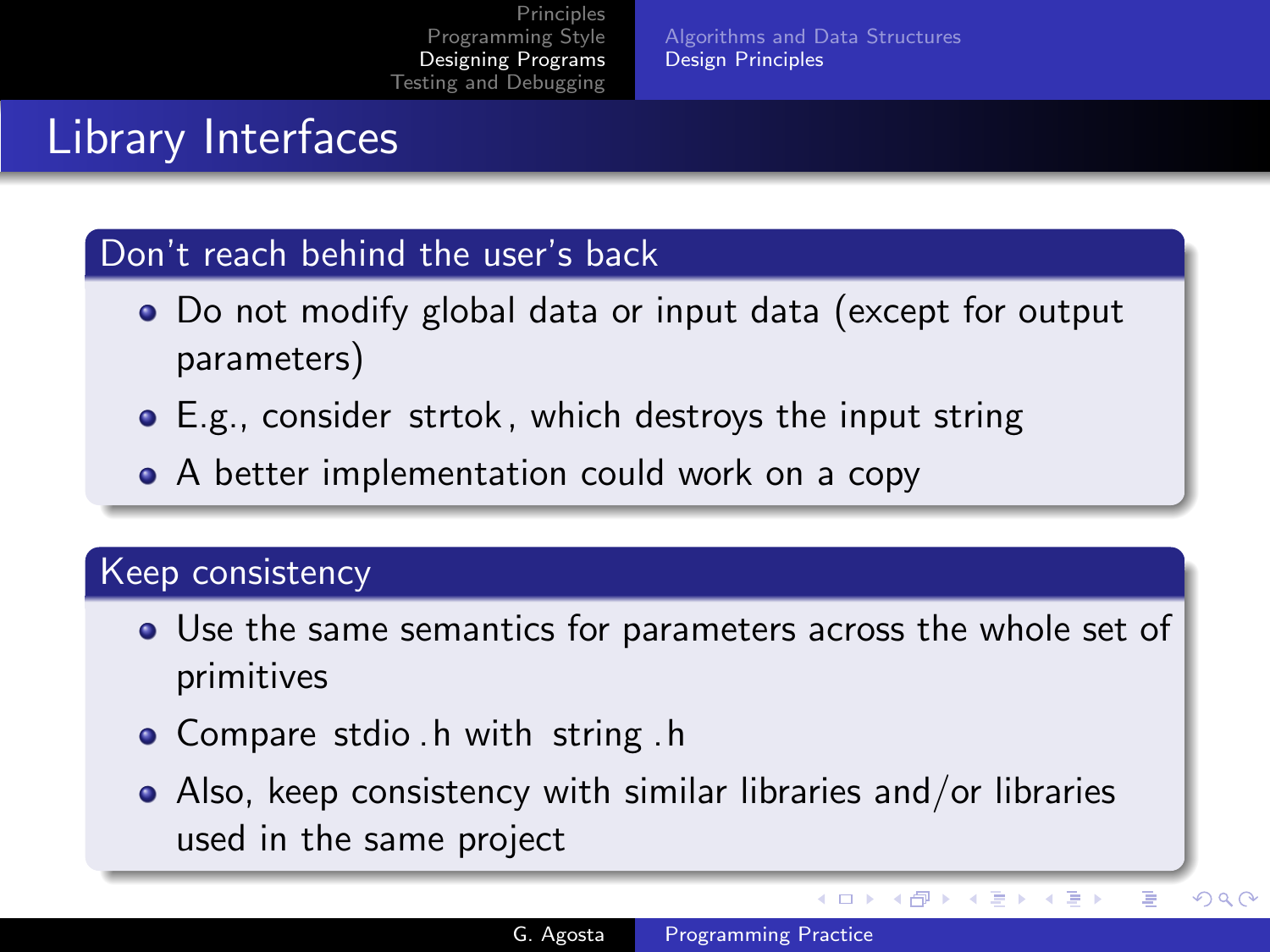[Algorithms and Data Structures](#page-23-0) [Design Principles](#page-25-0)

# Resource Management

### Allocate and free resources in the same layer

- E.g., a library that allocates data should free it
- Choose a style and keep it
- Write reentrant code: avoid global variables, static local variables

and in

 $4.49 \times 4.75$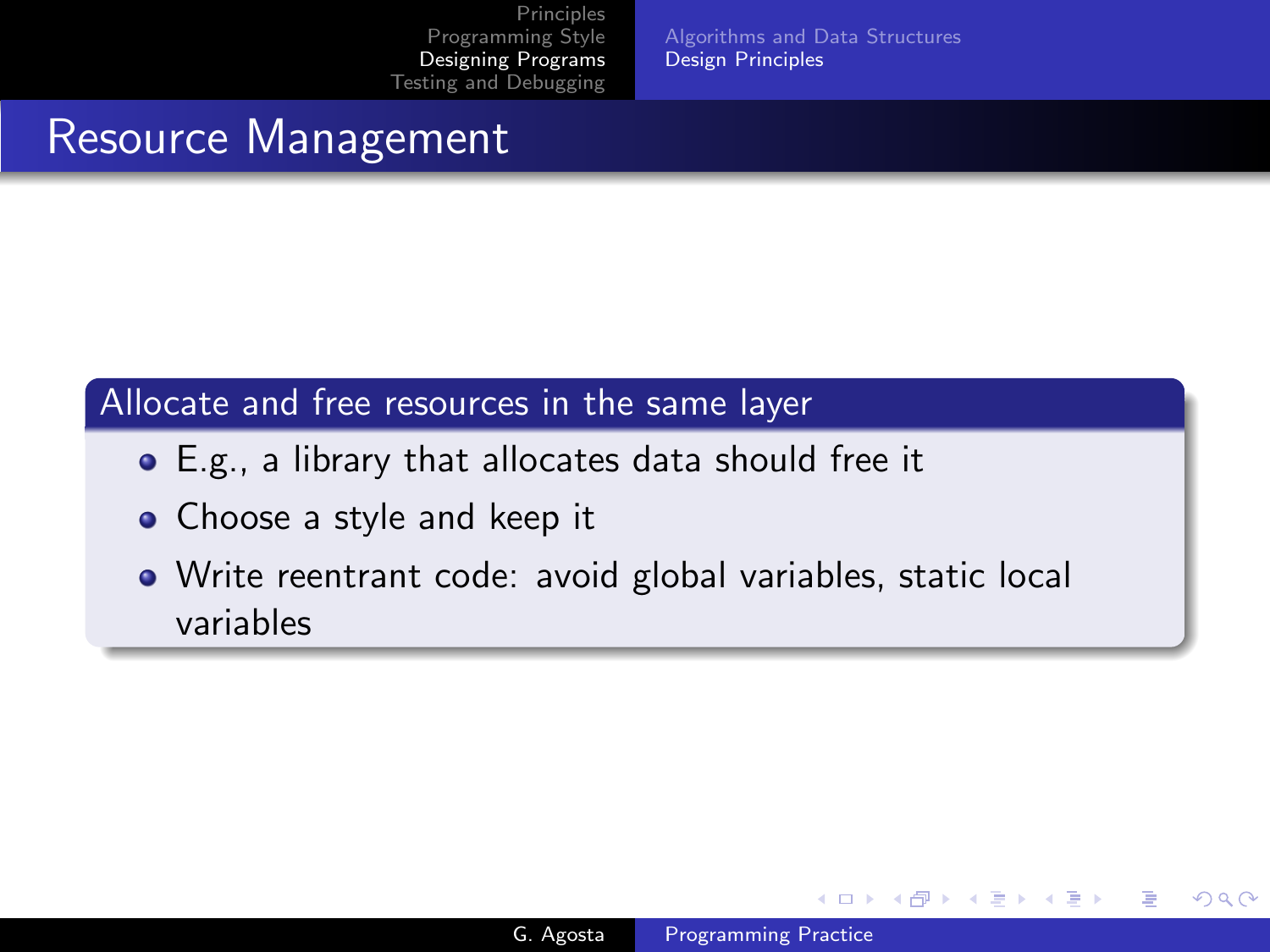[Algorithms and Data Structures](#page-23-0) [Design Principles](#page-25-0)

# Error Handling

#### Error detection at low level, handling at high level

- Detect error at as low level as possible
- Handle error at high level: let caller function decide on handling
- Library functions should fail gracefully (e.g., return NULL rather than abort)
- In C, use errno h to distinguish between various types of error

#### Use exceptions for exceptional behaviour

- C exception handling: setjmp and longjmp
- Very low level mechanism, use only for truly exceptional behaviour

メロメ メ母メ メミメ メミメ

 $\Omega$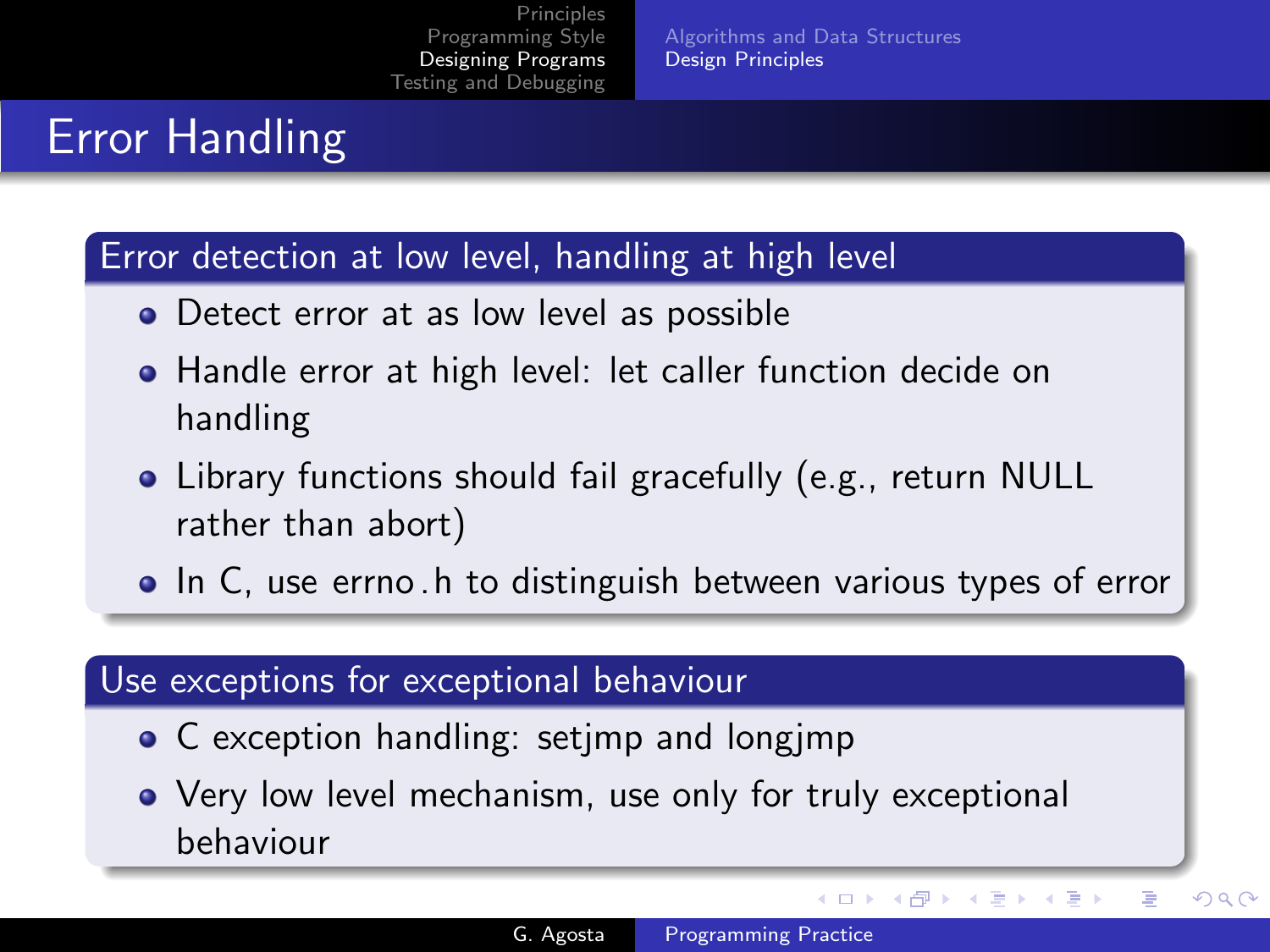[Algorithms and Data Structures](#page-23-0) [Design Principles](#page-25-0)

# User Interfaces

### Just because it's not Graphical, it doesn't mean it's not a UI

- Text-based programs also have interfaces
- The goal is to keep them simple
- Also, design the interface to allow both programs and humans to use them

## Error reporting and input interfaces

- Provide meaningful error reports
- Identify error site (including program name), reason for failure, hints at how to correct
- Use domain-specific mini-languages for complex input
- If extensive interaction is needed, consider using a scripting front-end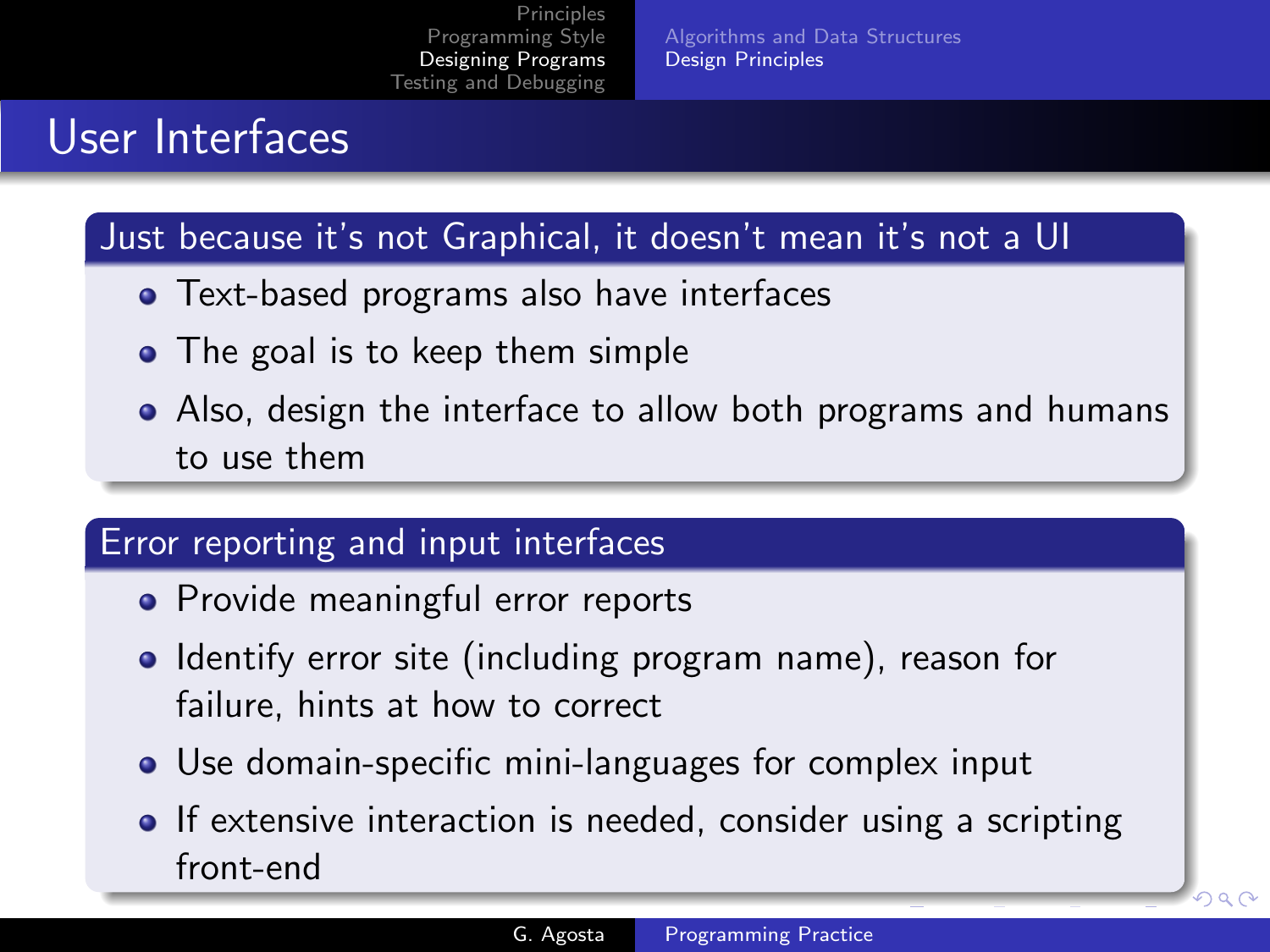## **Overview** Testing vs Debugging vs Correct by Construction

## What is debugging?

An attempt to find the error in a program that is known to be broken

## What is testing?

A systematic attempt to break a program you think is working

## Limits of testing

- You can only demonstrate the presence of bugs, not their absence
- However, *correct by construction* is unfeasible in most cases

 $\left\{ \begin{array}{ccc} 1 & 0 & 0 \\ 0 & 1 & 0 \end{array} \right\}$ 

<span id="page-33-0"></span>つくい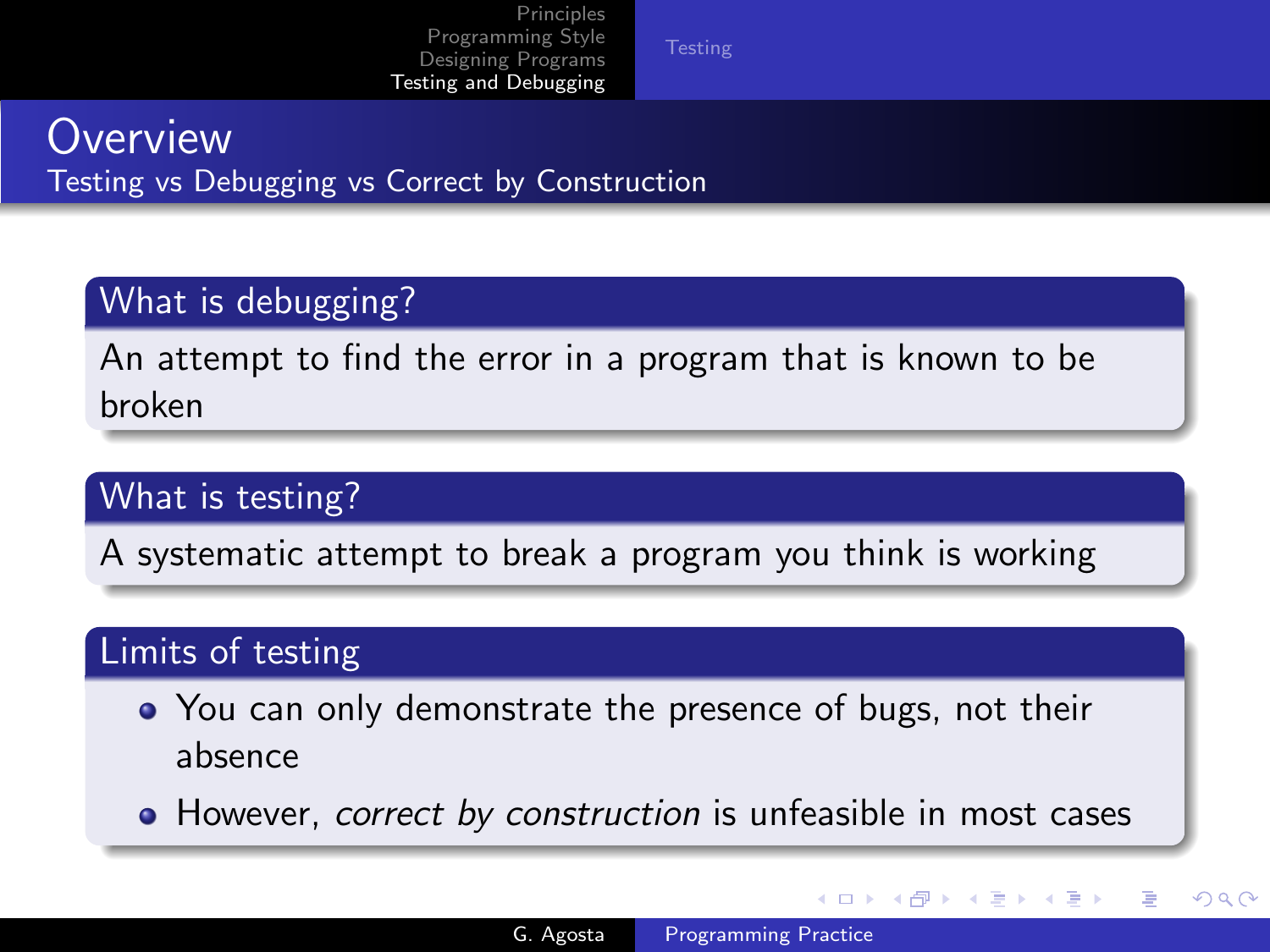## **Overview** Making Program Correct by Construction

### Generate code programmatically

- E.g., generate assembly programs from high level languages
- Use scripting languages or small ad-hoc languages for specialized tasks

4 0 8

→ 何 ▶ → 手 ▶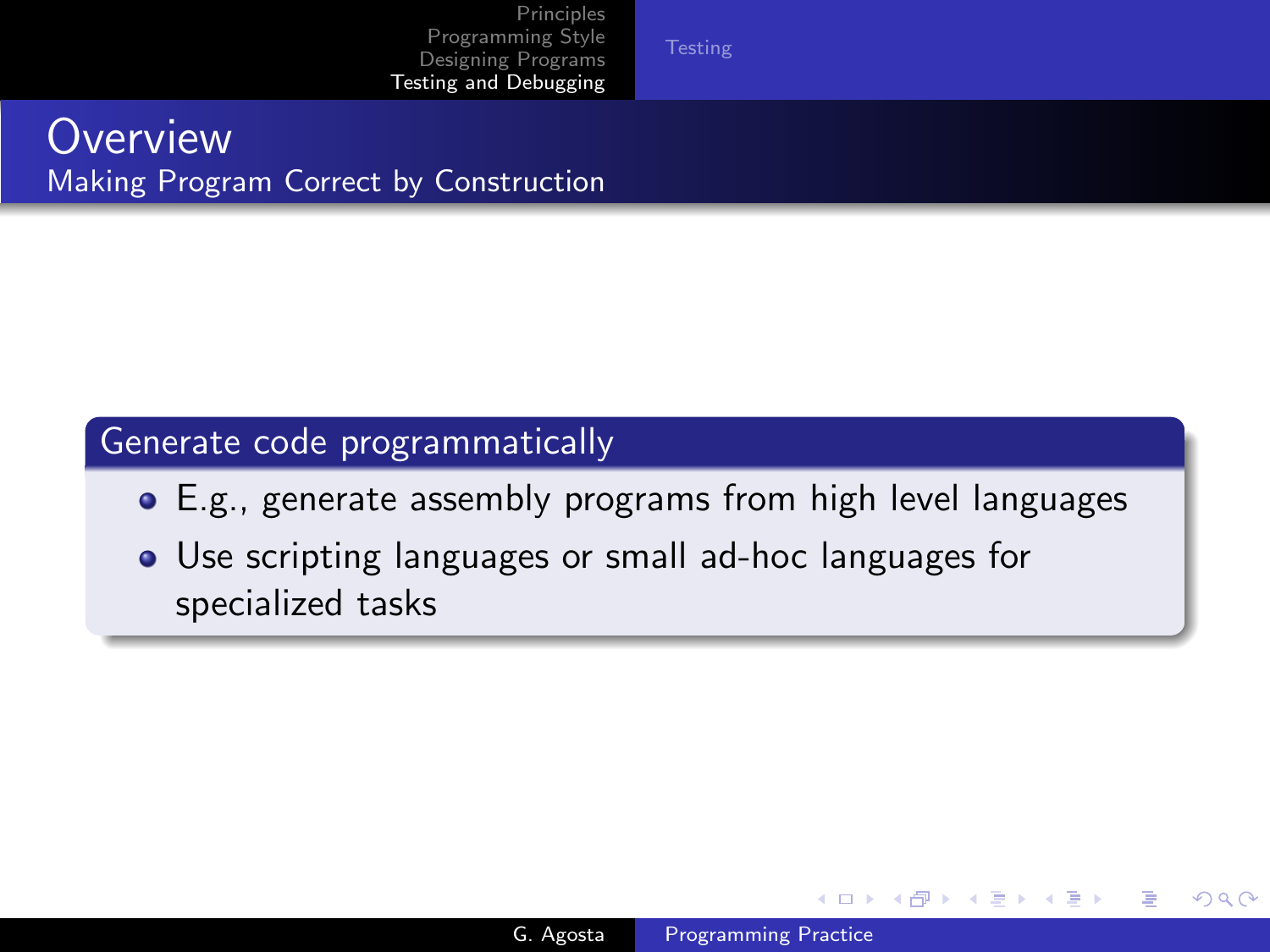# **Testing** When to perform testing?

## Test code as you write it!

On small code fragments:

- Boundary condition testing: check for empty input, overfull input, exactly full input...
- Pre- and post-conditions: check that input and output values stay within the expected value ranges
- Use assert . h to check properties
- Defensive programming: handle logically impossible cases, detecting and reporting errors
- Use the error facilities provided by called functions!

4 17 18

 $\mathcal{A} \leftarrow \mathcal{A} \times \mathcal{A} \times \mathcal{B}$ 

<span id="page-35-0"></span>つくい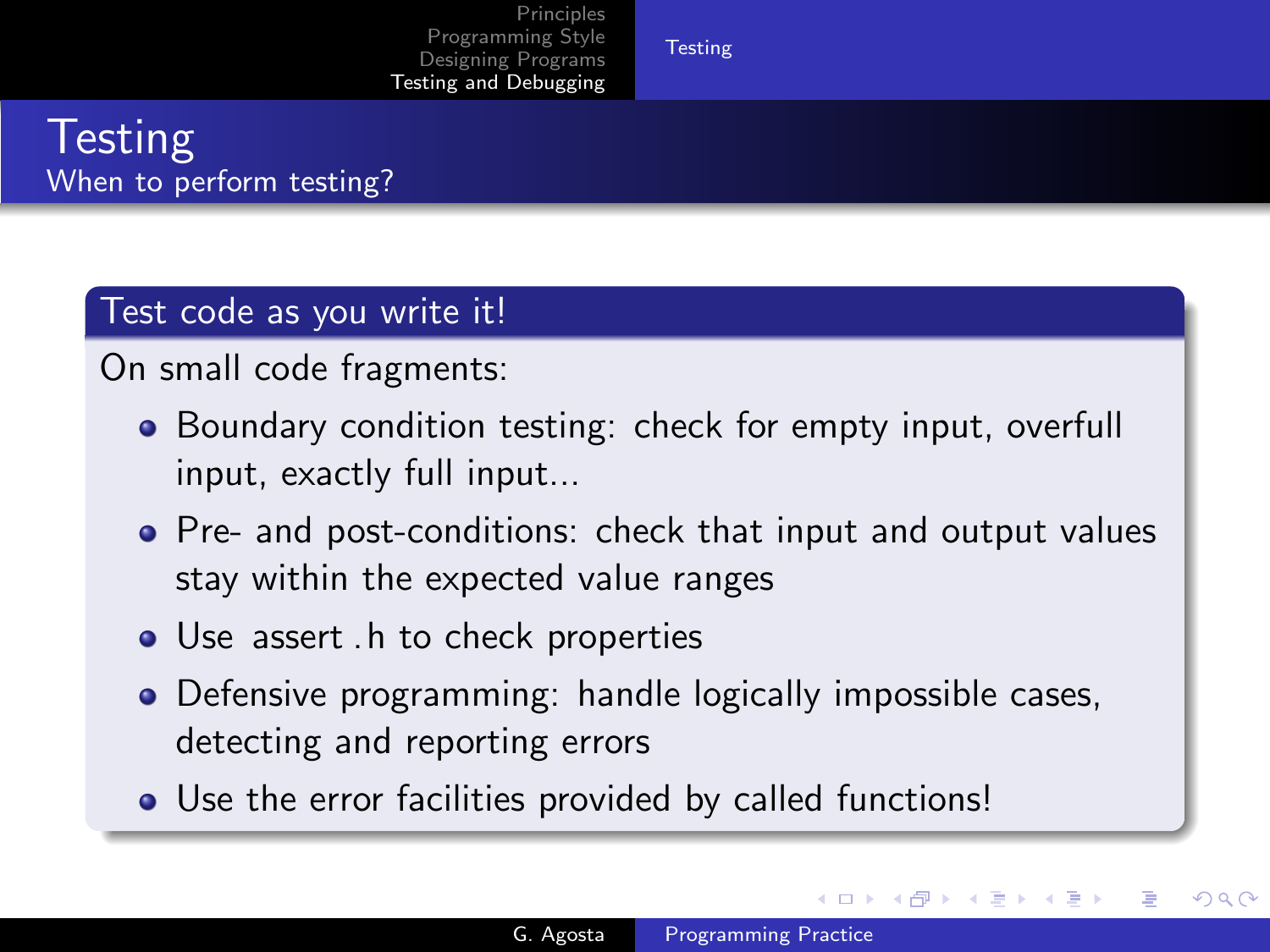# **Testing** Systematic Testing

### Test incrementally, but thoroughly

- **•** Test incrementally, starting from small code units
- **•** Test simple parts or functionalities first
- Once simple functionalities work, check more complex cases
- Know what to expect as the correct result! Use properties of the application domain as much as possible
- Verify conservation properties (check that data structures are not destroyed by mistake, and output is consistent with input)
- Compare independent implementations
- Measure test coverage: check that all code is actually tested (with tools such as Gcov)

メロメ メ母メ メミメ メミメ

 $\Omega$